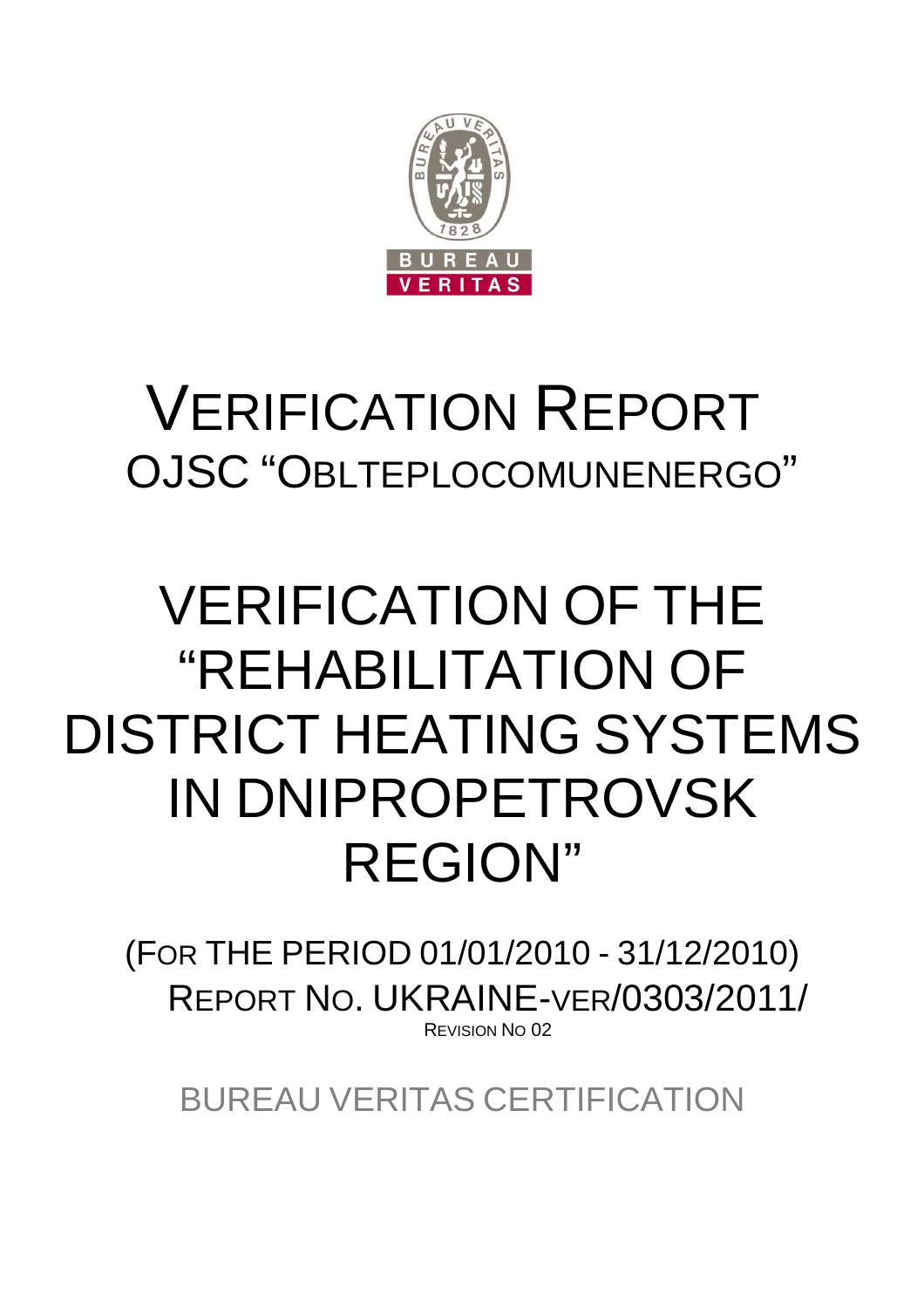VERIFICATION REPORT "REHABILITATION OF DISTRICT HEATING SYSTEMS IN DNIPROPETROVSK REGION"



| Date of first issue:<br>29/08/2011                                                                                                                                                                                                                                                                                                                                                                                                                                                                                                                                                                                                                                                                                                                                                                                                                                                                                                                                                                                                                                                                                                                                                                                                                                                                                                                                                                                                                                                                                                                                                                                                                                                                                                                                                                                                                                                                                                                                                                                                                                                                                                                                                                                                                                                                                                                 | Organizational unit:            | <b>Bureau Veritas Certification Holding SAS</b>                                                      |  |  |  |
|----------------------------------------------------------------------------------------------------------------------------------------------------------------------------------------------------------------------------------------------------------------------------------------------------------------------------------------------------------------------------------------------------------------------------------------------------------------------------------------------------------------------------------------------------------------------------------------------------------------------------------------------------------------------------------------------------------------------------------------------------------------------------------------------------------------------------------------------------------------------------------------------------------------------------------------------------------------------------------------------------------------------------------------------------------------------------------------------------------------------------------------------------------------------------------------------------------------------------------------------------------------------------------------------------------------------------------------------------------------------------------------------------------------------------------------------------------------------------------------------------------------------------------------------------------------------------------------------------------------------------------------------------------------------------------------------------------------------------------------------------------------------------------------------------------------------------------------------------------------------------------------------------------------------------------------------------------------------------------------------------------------------------------------------------------------------------------------------------------------------------------------------------------------------------------------------------------------------------------------------------------------------------------------------------------------------------------------------------|---------------------------------|------------------------------------------------------------------------------------------------------|--|--|--|
| Client:<br>OJSC "Oblteplokomunenergo"                                                                                                                                                                                                                                                                                                                                                                                                                                                                                                                                                                                                                                                                                                                                                                                                                                                                                                                                                                                                                                                                                                                                                                                                                                                                                                                                                                                                                                                                                                                                                                                                                                                                                                                                                                                                                                                                                                                                                                                                                                                                                                                                                                                                                                                                                                              | Client ref.:<br>Barbarov lu. A. |                                                                                                      |  |  |  |
| Summarv:<br>Bureau Veritas Certification by the order of OJSC "Oblteplokomunenergo" has made the eighth periodic<br>verification of the "Rehabilitation of District Heating Systems in Dnipropetrovsk Region" project located in<br>Dnipropetrovsk Region, Ukraine, which applied the JI specific approach, on the basis of UNFCCC criteria for<br>the JI, as well as criteria given to provide for consistent project operations, monitoring and reporting. UNFCCC<br>criteria refer to Article 6 of the Kyoto Protocol, the JI rules and modalities and the subsequent decisions by the<br>JI Supervisory Committee, as well as the host country criteria.<br>The verification scope is defined as a periodic independent review and ex post determination by the Accredited<br>Independent Entity of the monitored reductions in GHG emissions during defined verification period, and<br>consisted of the following three phases: i) desk review of the project design and the baseline and monitoring<br>plan; ii) follow-up interviews with project stakeholders; iii) resolution of outstanding issues and the issuance of<br>the final verification report and opinion. The overall verification, from Contract Review to Verification Report &<br>Opinion, was conducted using Bureau Veritas Certification internal procedures.<br>The first output of the verification process is a list of Clarification, Corrective Actions Requests, Forward<br>Actions Requests (CR, CAR and FAR), presented in Appendix A.<br>In summary, Bureau Veritas Certification confirms that the project is implemented as planned and described in<br>approved project design documents. Installed equipment being essential for generating emission reduction<br>runs reliably and is calibrated appropriately. The monitoring system is in place and the project is generating<br>GHG emission reductions. The GHG emission reduction is calculated accurately and without material errors,<br>omissions, or misstatements. The ERUs issued totalize 284284 tons of CO <sub>2</sub> eq for the monitoring period from<br>01/01/2010 till 31/12/2010.<br>Our opinion relates to the project's GHG emissions and resulting GHG emission reductions reported and<br>related to the approved project baseline and monitoring, and its associated documents. |                                 |                                                                                                      |  |  |  |
| Report No.:<br>UKRAINE-ver/0303/2011<br>JI                                                                                                                                                                                                                                                                                                                                                                                                                                                                                                                                                                                                                                                                                                                                                                                                                                                                                                                                                                                                                                                                                                                                                                                                                                                                                                                                                                                                                                                                                                                                                                                                                                                                                                                                                                                                                                                                                                                                                                                                                                                                                                                                                                                                                                                                                                         | Subject Group:                  |                                                                                                      |  |  |  |
| Project title:<br>"Rehabilitation of District Heating Systems<br>Dnipropetrovsk Region"                                                                                                                                                                                                                                                                                                                                                                                                                                                                                                                                                                                                                                                                                                                                                                                                                                                                                                                                                                                                                                                                                                                                                                                                                                                                                                                                                                                                                                                                                                                                                                                                                                                                                                                                                                                                                                                                                                                                                                                                                                                                                                                                                                                                                                                            | in                              |                                                                                                      |  |  |  |
| Work carried out by:<br>Igor Kachan - Team Leader, Lead Verifier (au<br>Alexey Dzhafarov - Team Member, Verifier                                                                                                                                                                                                                                                                                                                                                                                                                                                                                                                                                                                                                                                                                                                                                                                                                                                                                                                                                                                                                                                                                                                                                                                                                                                                                                                                                                                                                                                                                                                                                                                                                                                                                                                                                                                                                                                                                                                                                                                                                                                                                                                                                                                                                                   |                                 |                                                                                                      |  |  |  |
| Work reviewed by:<br>Ivan Sokolov - Internal Technical Reviewer<br>Work approved by:                                                                                                                                                                                                                                                                                                                                                                                                                                                                                                                                                                                                                                                                                                                                                                                                                                                                                                                                                                                                                                                                                                                                                                                                                                                                                                                                                                                                                                                                                                                                                                                                                                                                                                                                                                                                                                                                                                                                                                                                                                                                                                                                                                                                                                                               | Veritas Certification           | $\bowtie$<br>No distribution without permission from th<br>Client or responsible organizational unit |  |  |  |
| Flavio Gomes - Operational Manager                                                                                                                                                                                                                                                                                                                                                                                                                                                                                                                                                                                                                                                                                                                                                                                                                                                                                                                                                                                                                                                                                                                                                                                                                                                                                                                                                                                                                                                                                                                                                                                                                                                                                                                                                                                                                                                                                                                                                                                                                                                                                                                                                                                                                                                                                                                 | olding SAS<br>$\sim$ 10         | Limited distribution                                                                                 |  |  |  |
| Date of this revision:<br>Rev. No.:<br>30/08/2011<br>02                                                                                                                                                                                                                                                                                                                                                                                                                                                                                                                                                                                                                                                                                                                                                                                                                                                                                                                                                                                                                                                                                                                                                                                                                                                                                                                                                                                                                                                                                                                                                                                                                                                                                                                                                                                                                                                                                                                                                                                                                                                                                                                                                                                                                                                                                            | Number of pages:<br>32          | Unrestricted distribution                                                                            |  |  |  |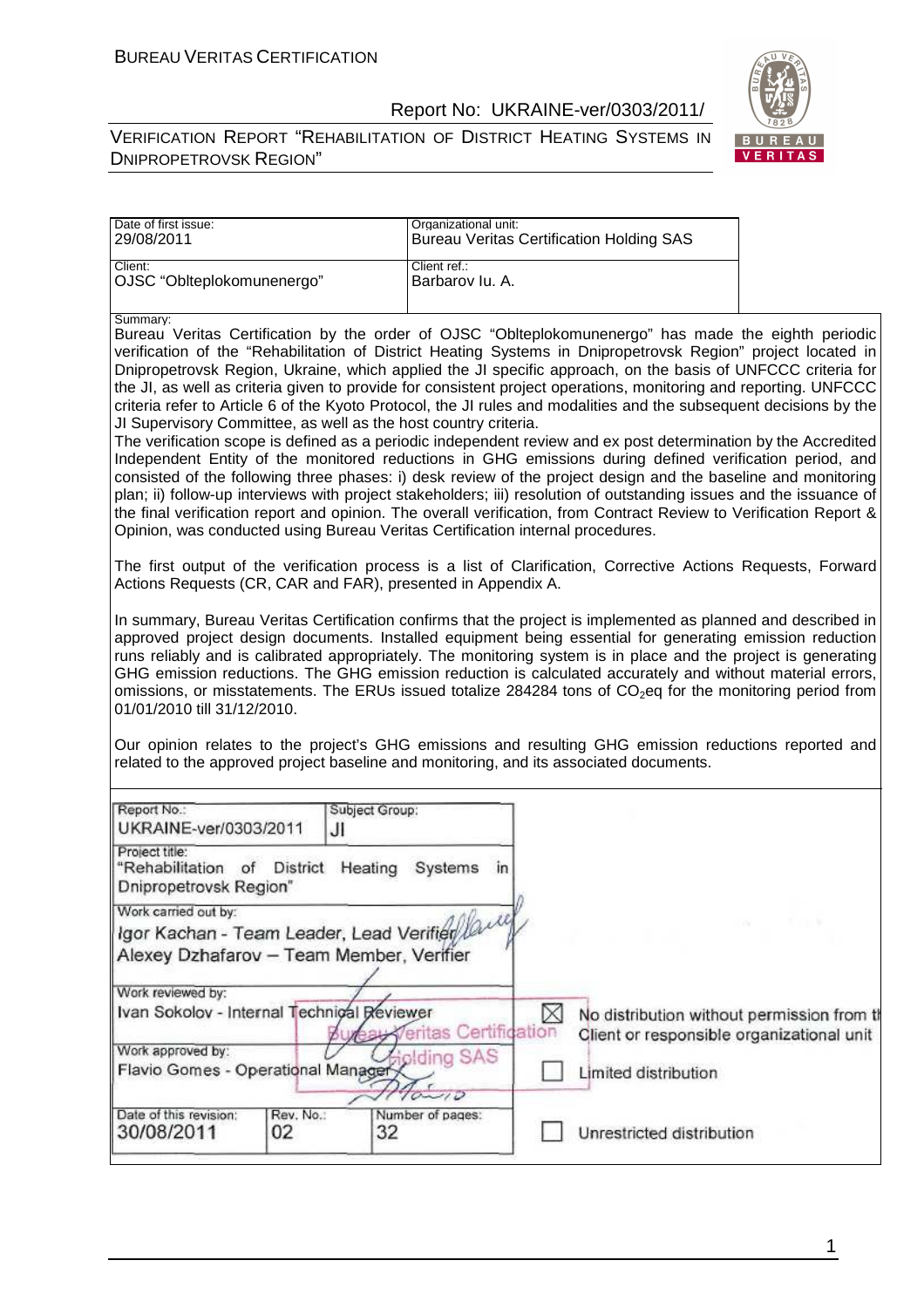VERIFICATION REPORT "REHABILITATION OF DISTRICT HEATING SYSTEMS IN DNIPROPETROVSK REGION"



#### **Abbreviations**

- AIE Accredited Independent Entity
- CAR Corrective Action Request
- CL Clarification Request
- CO<sub>2</sub> Carbon Dioxide
- ERU Emission Reduction Unit
- GHG Green House Gas(es)
- I Interview
- IETA International Emissions Trading Association
- JI Joint Implementation
- MoV Means of Verification
- NGO Non Governmental Organization
- PCF Prototype Carbon Fund
- PDD Project Design Document
- UNFCCC United Nations Framework Convention on Climate Change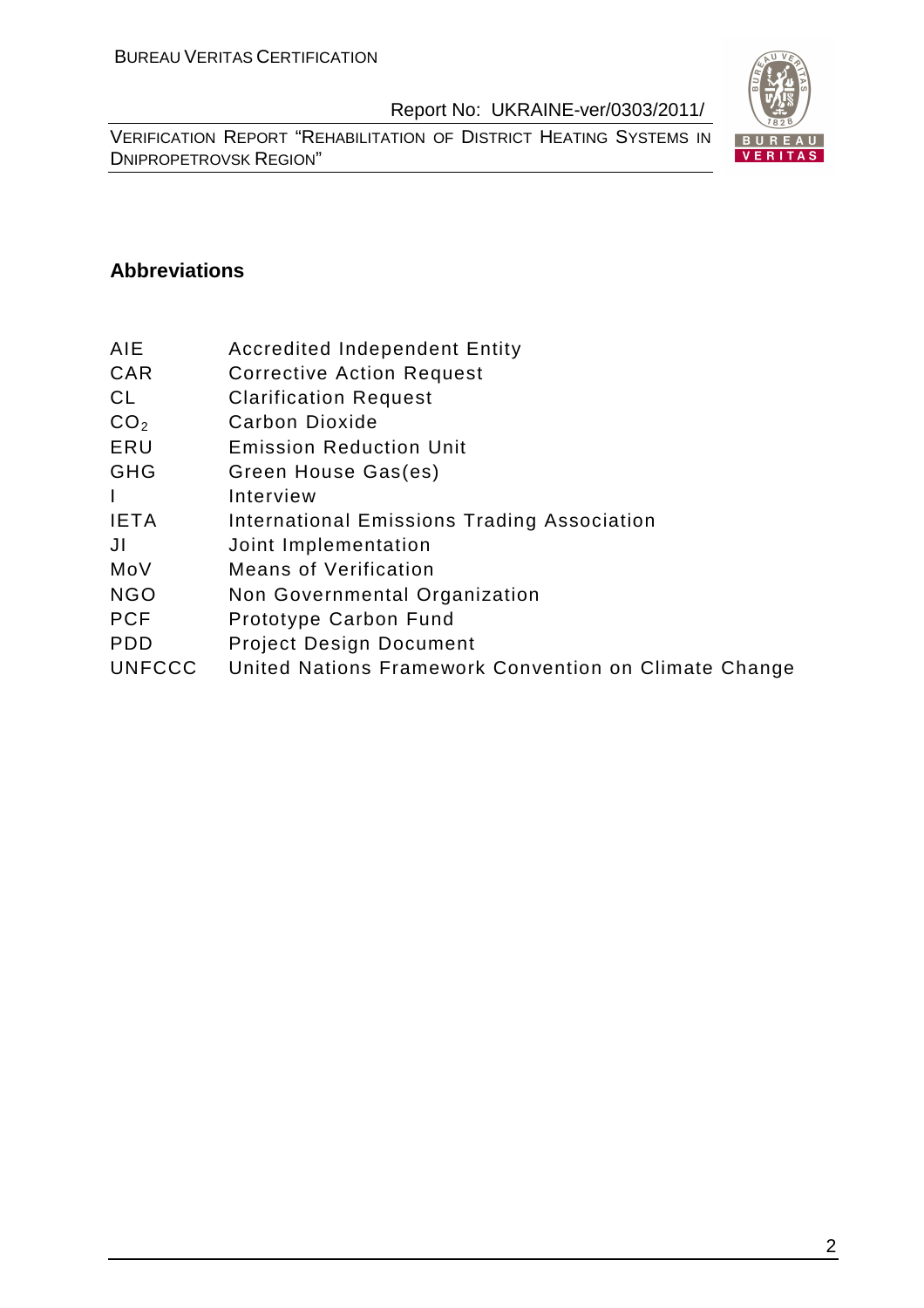VERIFICATION REPORT "REHABILITATION OF DISTRICT HEATING SYSTEMS IN DNIPROPETROVSK REGION"

# **Table of Contents Page 2014**

| $\mathbf{1}$   |                                                                        |                |
|----------------|------------------------------------------------------------------------|----------------|
| 1.1            | Objective                                                              | $\overline{4}$ |
| 1.2            | Scope                                                                  | $\overline{4}$ |
| 1.3            | <b>Verification Team</b>                                               | 5              |
| $\overline{2}$ |                                                                        |                |
| 2.1            | <b>Review of Documents</b>                                             | 5              |
| 2.2            | Follow-up Interviews                                                   | 6              |
| 2.3            | Resolution of Clarification, Corrective and Forward Action<br>Requests | $\overline{7}$ |
| 3              |                                                                        |                |
| 3.1            | Remaining issues and FARs from previous verifications                  | 8              |
| 3.2            | Project approval by Parties involved (90-91)                           | 8              |
| 3.3            | Project implementation (92-93)                                         | 8              |
| 3.4            | Compliance of the monitoring plan with the monitoring                  | 9              |
| 3.5            | methodology (94-98)<br>Revision of monitoring plan (99-100)            | 10             |
| 3.6            | Data management (101)                                                  | 10             |
| 3.7            | Verification regarding programmes of activities (102-110)              | 11             |
|                |                                                                        |                |
| 4              |                                                                        |                |
| 5              |                                                                        |                |
|                |                                                                        |                |

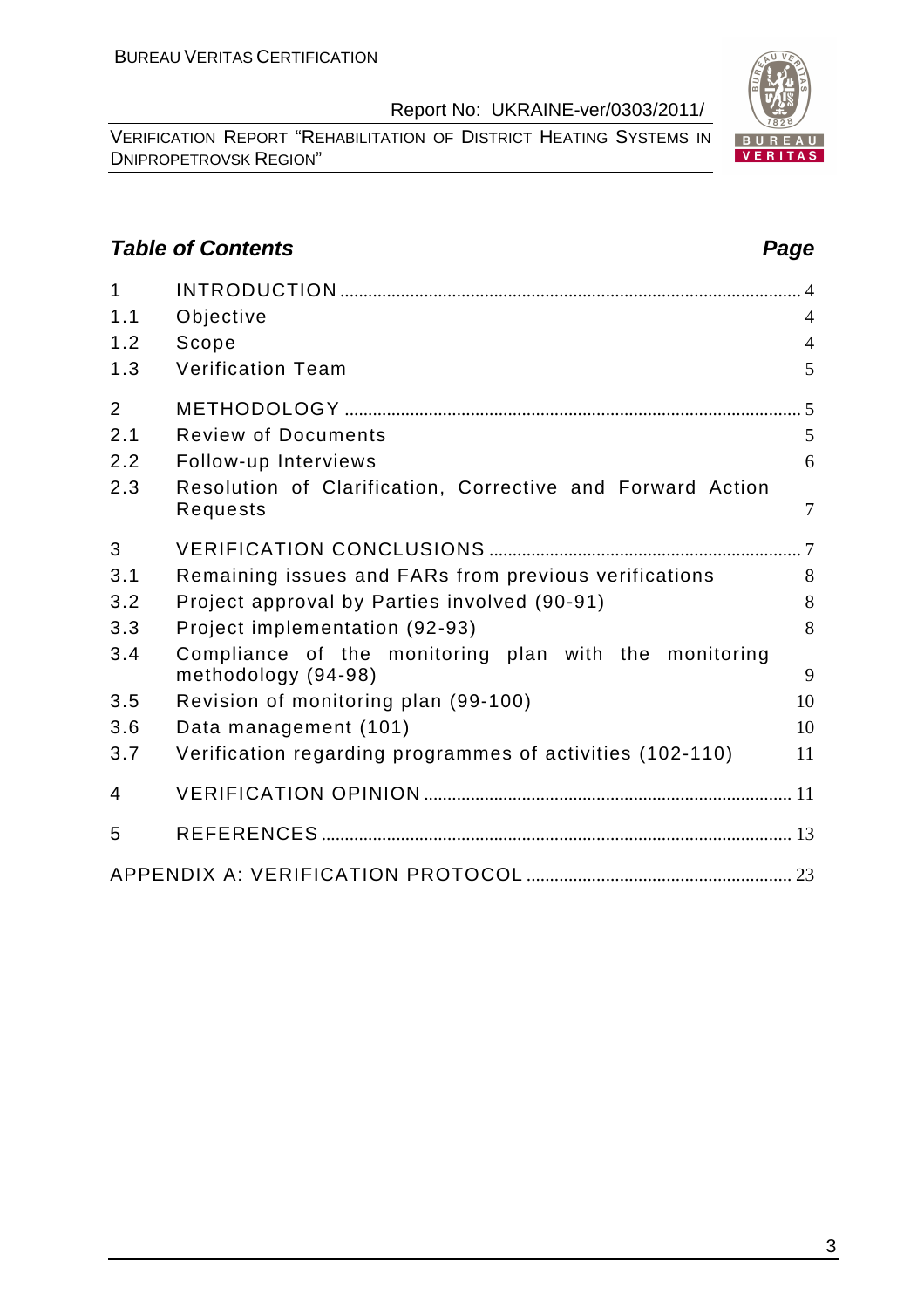VERIFICATION REPORT "REHABILITATION OF DISTRICT HEATING SYSTEMS IN DNIPROPETROVSK REGION"



# **1 INTRODUCTION**

OJSC "Oblteplokomunenergo" has commissioned Bureau Veritas Certification to verify the emission reductions by its JI project "Rehabilitation of District Heating Systems in Dnipropetrovsk Region" (hereafter called "the project") located in Dnipropetrovsk Region, Ukraine. Reference Number UA1000254.

This report summarizes the findings of the verification of the project, performed on the basis of UNFCCC criteria, as well as criteria given to provide for consistent project operations, monitoring and reporting.

# **1.1 Objective**

Verification is the periodic independent review and ex post determination by the Accredited Independent Entity of the monitored reductions in GHG emissions during defined verification period.

The objective of verification can be divided in Initial Verification and Periodic Verification.

UNFCCC criteria refer to Article 6 of the Kyoto Protocol, the JI rules and modalities and the subsequent decisions by the JI Supervisory Committee, as well as the host country criteria.

# **1.2 Scope**

The verification scope is defined as an independent and objective review and ex post determination by the AIE of the monitored reductions in GHG emissions. The verification is based on the submitted monitoring report and the determinated project design document, including the project's baseline study and monitoring plan and other relevant documents. The information in these documents is reviewed against Kyoto Protocol requirements, UNFCCC rules and associated interpretations.

The verification is not meant to provide any consulting towards the Client. However, stated requests for clarifications and/or corrective actions may provide input for improvement of the project monitoring towards reductions in the GHG emissions.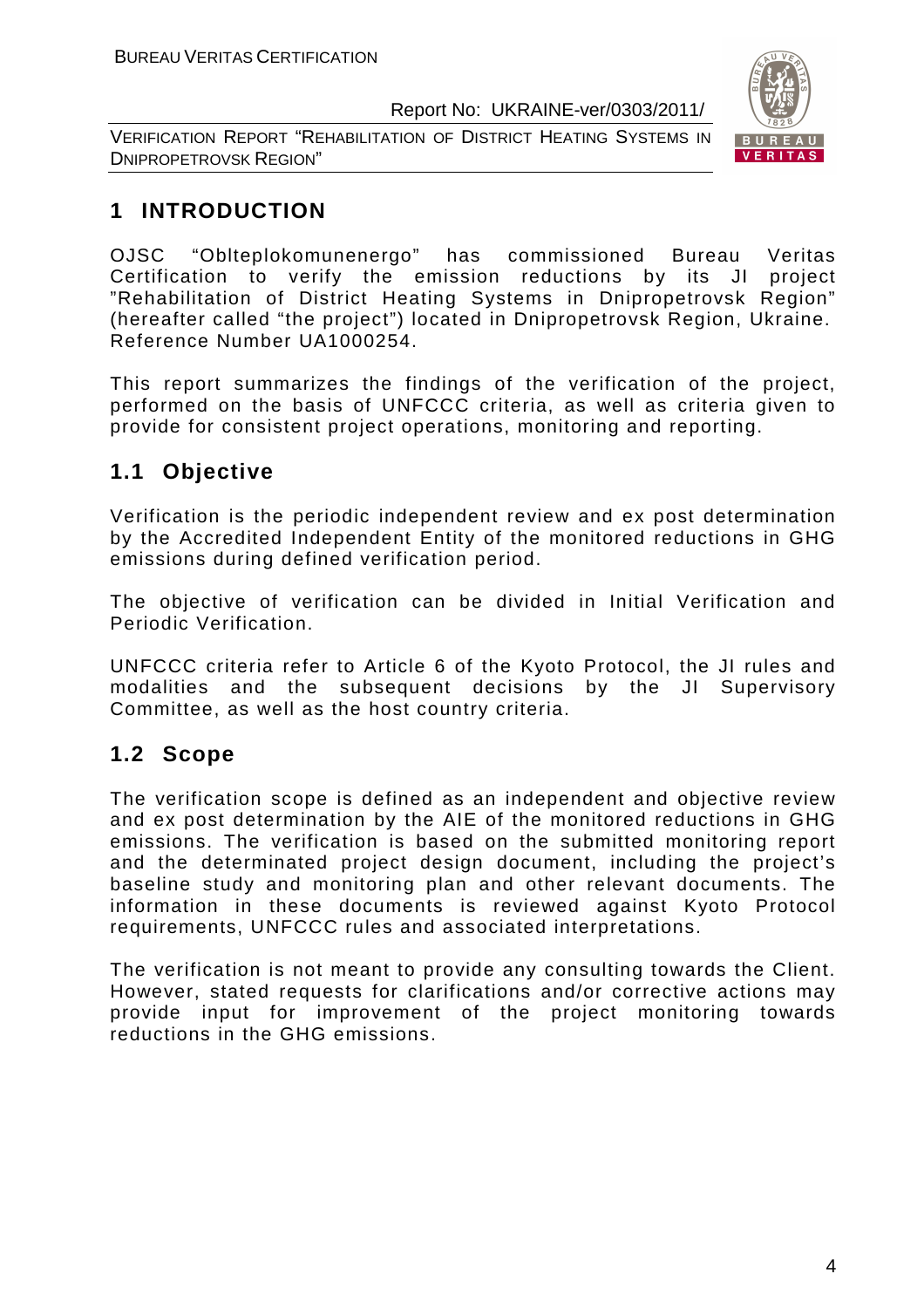VERIFICATION REPORT "REHABILITATION OF DISTRICT HEATING SYSTEMS IN DNIPROPETROVSK REGION"



# **1.3 Verification Team**

The verification team consists of the following personnel:

Igor Kachan Bureau Veritas Certification, Team Leader, Climate Change Lead Verifier

Alexey Dzhafarov

Bureau Veritas Certification, Team Member, Climate Change Verifier This verification report was reviewed by: Ivan Sokolov

Bureau Veritas Certification, Internal Technical Reviewer

# **2 METHODOLOGY**

The overall verification, from Contract Review to Verification Report & Opinion, was conducted using Bureau Veritas Certification internal procedures.

In order to ensure transparency, a verification protocol was customized for the project, according to the version 01.1 of the Joint Implementation Determination and Verification Manual, issued by the Joint Implementation Supervisory Committee at its 19 meeting on 04/12/2009. The protocol shows, in a transparent manner, criteria (requirements), means of verification and the results from verifying the identified criteria. The verification protocol serves the following purposes:

- It organizes, details and clarifies the requirements a JI project is expected to meet;
- It ensures a transparent verification process where the verifier will document how a particular requirement has been verified and the result of the verification.

The completed verification protocol is enclosed in Appendix A to this report.

# **2.1 Review of Documents**

The Monitoring Report (MR) for the JI project «Rehabilitation of District Heating Systems in Dnipropetrovsk Region" #08 version 01 dated 29/07/2011 submitted by OJSC "Oblteplokomunenergo" and additional background documents related to the project design and baseline, i.e. country Law, PDD, Guidance on criteria for baseline setting and monitoring, Host party criteria, Kyoto Protocol, Clarifications on Verification Requirements to be Checked by an Accredited Independent Entity were reviewed.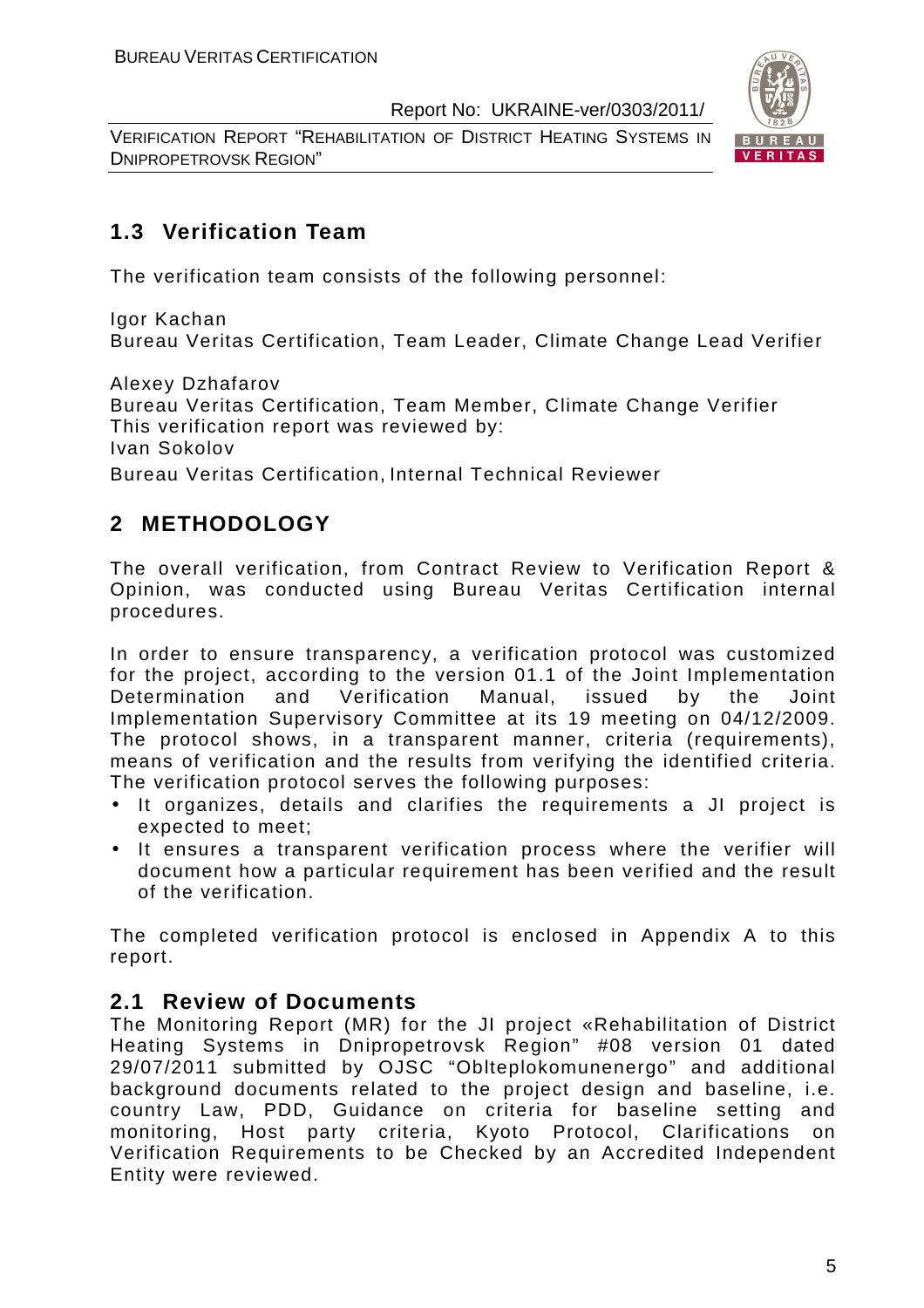VERIFICATION REPORT "REHABILITATION OF DISTRICT HEATING SYSTEMS IN DNIPROPETROVSK REGION"



To address Bureau Veritas Certification further corrective action and clarification requests, the project participants revised the MR and resubmitted it on 26/08/2011 as version 02.

The verification findings presented in this report relate to the Monitoring Reports versions 01 and 02 and project as described in the determined PDD.

# **2.2 Follow-up Interviews**

On 04/08/2011 Bureau Veritas Certification performed on-site interviews with project stakeholders to confirm selected information and to resolve issues identified in the document review. MEHSN "Kryvorizhteplomerezha" and Institute of Engineering Ecology were interviewed (see References). The main topics of the interviews are summarized in Table 1.

| Interviewed organization                | <b>Interview topics</b>                                                                                                                                                                                                                                                                                           |
|-----------------------------------------|-------------------------------------------------------------------------------------------------------------------------------------------------------------------------------------------------------------------------------------------------------------------------------------------------------------------|
| <b>MEHSN</b><br>"Kryvorizhteplomerezha" | • Project implementation status<br>• Organizational structure<br>• Responsibilities and authorities<br>. Roles and responsibilities for<br>data<br>collection and processing<br>• Personnel training<br>• Installation of equipment<br>• Data logging, archiving and reporting<br>• Internal audits and check-ups |
|                                         | • Quality management procedures<br>and<br>technology<br>• Metering record keeping<br>system,<br>database                                                                                                                                                                                                          |
|                                         | • Control of metering equipment<br>• Cross-check of the information provided<br>in the MR with other sources                                                                                                                                                                                                      |
| Institute of Engineering<br>Ecology     | • Monitoring plan<br>• Monitoring report<br>• Deviations from PDD<br>• ERUs calculation model                                                                                                                                                                                                                     |

#### **Table 1 Interview topics**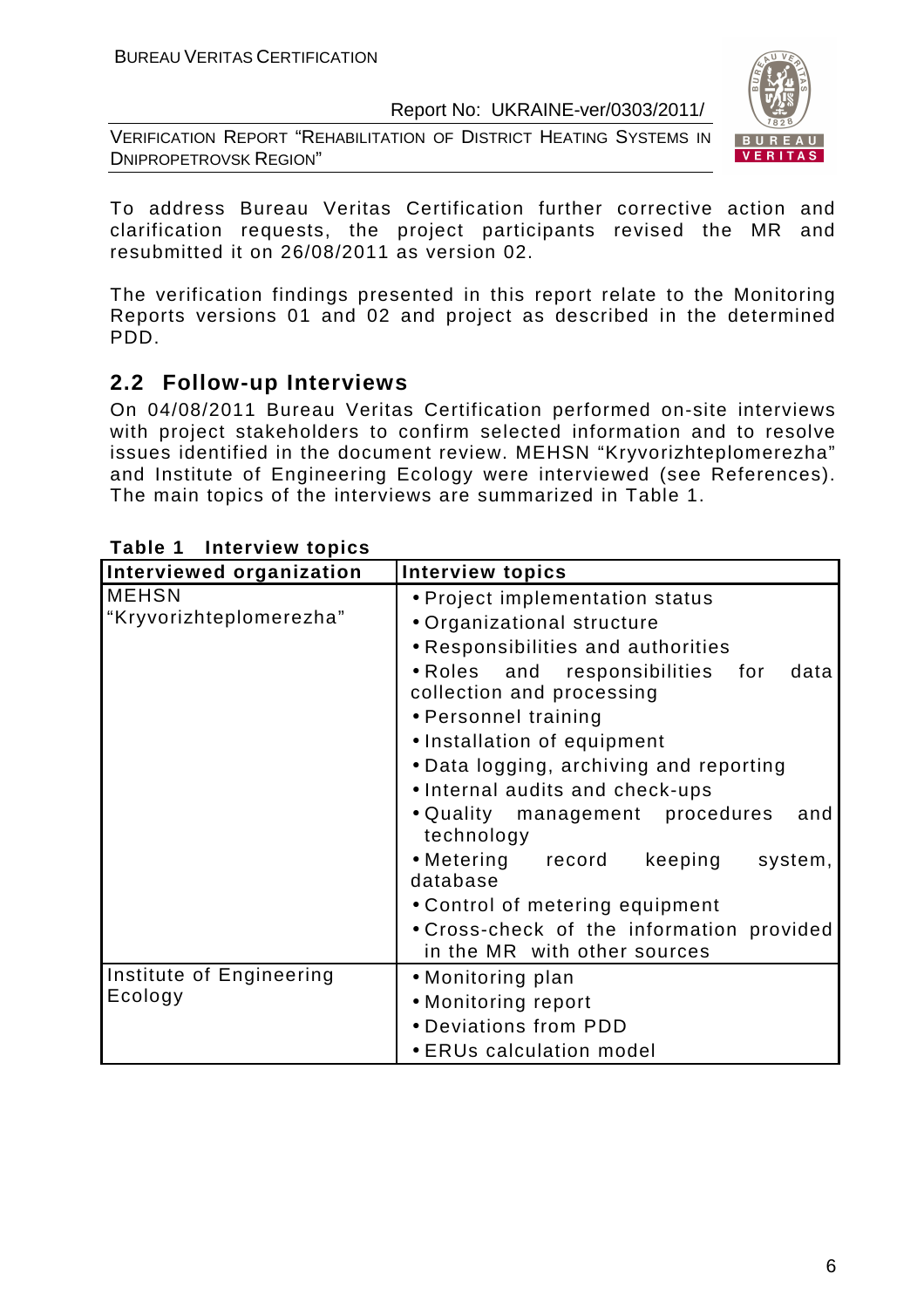VERIFICATION REPORT "REHABILITATION OF DISTRICT HEATING SYSTEMS IN DNIPROPETROVSK REGION"



# **2.3 Resolution of Clarification, Corrective and Forward Action Requests**

The objective of this phase of the verification is to raise the requests for corrective actions and clarification and any other outstanding issues that needed to be clarified for Bureau Veritas Certification positive conclusion on the GHG emission reduction calculation.

If the Verification Team, in assessing the monitoring reports and supporting documents, identifies issues that need to be corrected, clarified or improved with regard to the monitoring requirements, it should raise these issues and inform the project participants of these issues in the form of:

(a) Corrective action request (CAR), requesting the project participants to correct a mistake that is not in accordance with the monitoring plan;

(b) Clarification request (CL), requesting the project participants to provide additional information for the AIE to assess compliance with the monitoring plan;

(c) Forward action request (FAR), informing the project participants of an issue, relating to the monitoring that needs to be reviewed during the next verification period.

To guarantee the transparency of the verification process, the concerns raised are documented in more detail in the verification protocol in Appendix A.

# **3 VERIFICATION CONCLUSIONS**

In the following sections, the conclusions of the verification are stated.

The findings from the desk review of the original monitoring documents and the findings from interviews during the follow up visit are described in the Verification Protocol in Appendix A.

The Clarification, Corrective and Forward Action Requests are stated, where applicable, in the following sections and are further documented in the Verification Protocol in Appendix A. The verification of the Project resulted in 4 Corrective Action Requests, 1 Clarification Requests, and 1 Forward Action Request.

The number between brackets at the end of each section corresponds to the DVM paragraph.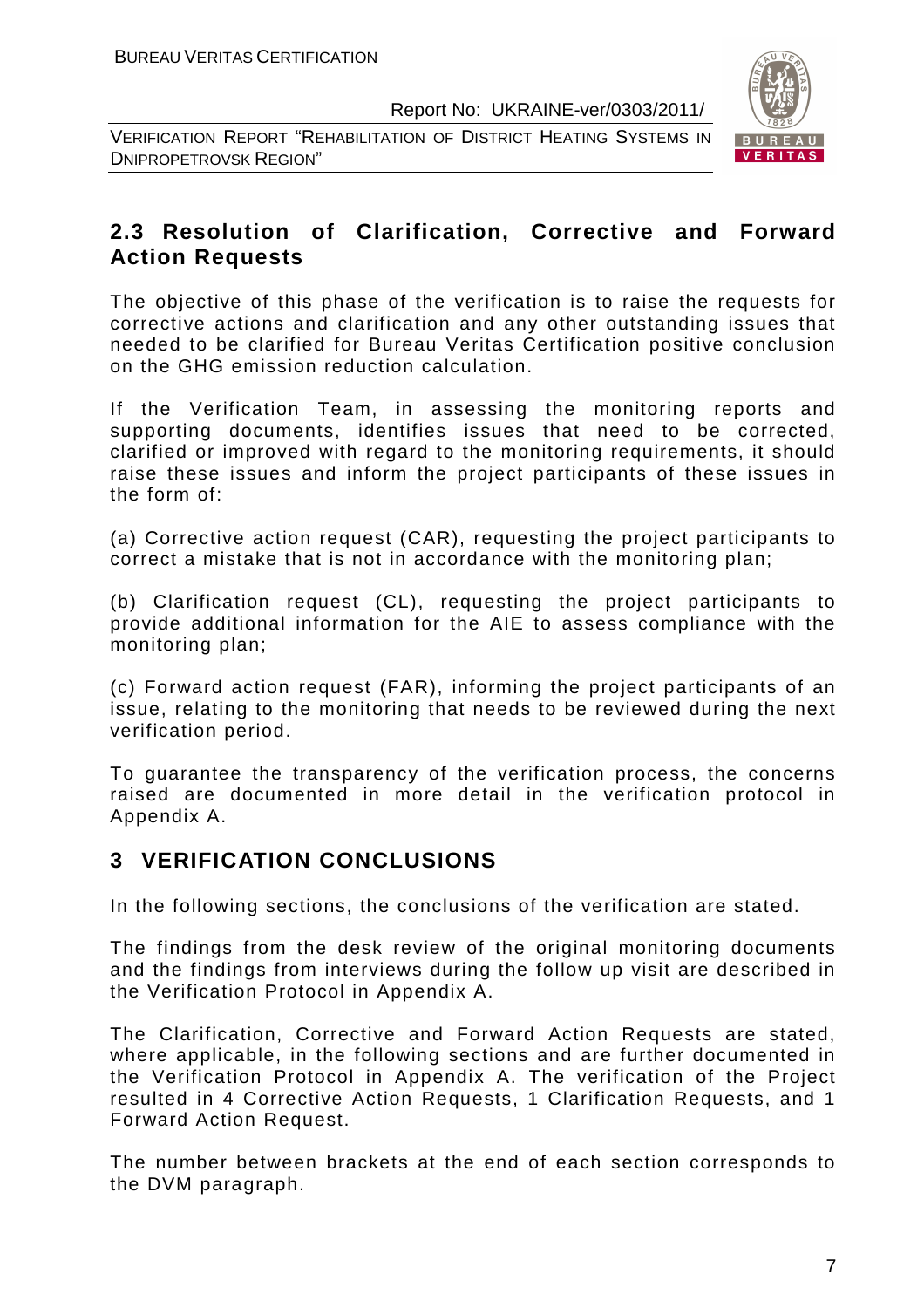VERIFICATION REPORT "REHABILITATION OF DISTRICT HEATING SYSTEMS IN DNIPROPETROVSK REGION"



# **3.1 Remaining issues and FARs from previous verifications**

During the determination process FAR was issued. FAR concerns issuing the order, which indicates that the monitoring data necessary for verification will be stored till the end of the crediting period and additionally for two years after the last ERUs transfer. This issue was closed by the relevant Order #14a dated 04/10/2010 on appointment of the responsible person and establishment of the period on documentation storage. JSC "Oblteplocomunenergo" is responsible for data collection and storage.

# **3.2 Project approval by Parties involved (90-91)**

Written project approvals by Switzerland and Ukraine have been issued by the DFPs of those Parties when submitting the first verification report for publication in accordance with paragraph 38 of the JI guidelines. (They are listed among Category 1 Documents in the Reference section of this report).

The abovementioned written approvals are unconditional.

# **3.3 Project implementation (92-93)**

It was assessed by Bureau Veritas verification team during the site visit that the project has been implemented in accordance with the PDD regarding which the determination has been deemed final.

Implementation of the rehabilitation of boiler-houses and heating systems has been realized according to the project plan. During the monitoring period the following measures were implemented: boiler equipment rehabilitation (replacement and rehabilitation of boilers, burners, etc.), network rehabilitation (replacement and rehabilitation of pipes, heat supply stations, heat exchangers, etc.), installation of heat utilizes, implementation of electricity saving measures (installation of frequency controllers, replacement of pumps, etc.), construction of quarter gas boiler-houses.

In several cases replacement of network pipes with different (from planned before) diameters takes place. At the same time, this has not influenced the original monitoring plan and the project operation.

Outstanding issues related to the Project implementation, project participants` response and BV Certification's conclusion are described in the Appendix A (see CAR 02).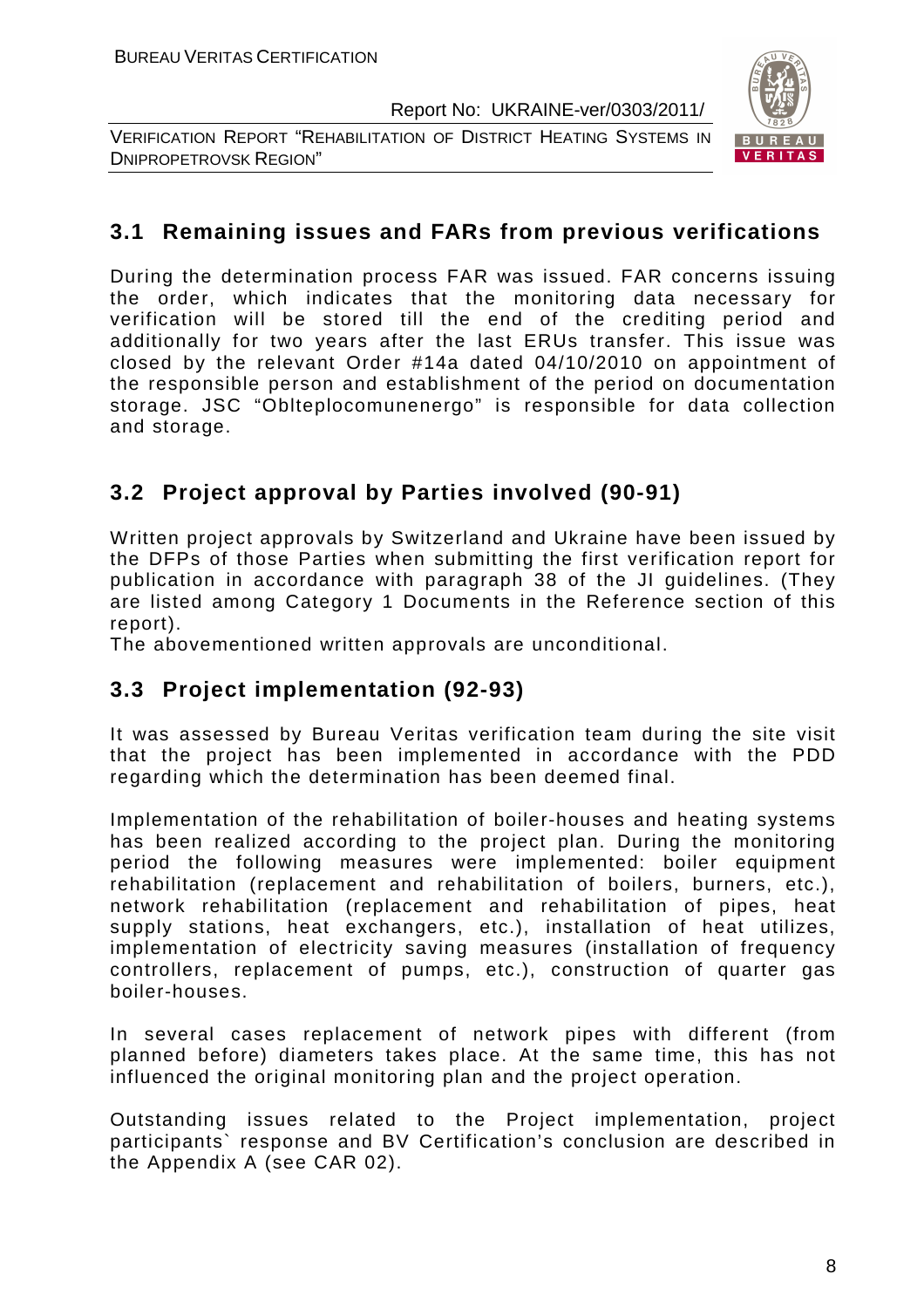VERIFICATION REPORT "REHABILITATION OF DISTRICT HEATING SYSTEMS IN DNIPROPETROVSK REGION"



# **3.4 Compliance of the monitoring plan with the monitoring methodology (94-98)**

The monitoring occurred in accordance with the monitoring plan included in the PDD regarding which the determination has been deemed final and is so listed on the UNFCCC JI website.

For calculating the emission reductions key factors, influencing the baseline emissions and the activity level of the project and the emissions as well as risks associated with the project were taken into account.

Key monitoring activities for each subproject are sufficiently described in the MR and no deviations from the monitoring algorithm were detected. The monitoring points, including parameter monitored, monitoring equipment and information concerning its calibration interval are clearly described in the section B of the MR and the supporting Excel file and completely correspond to the ones prospected in the determined PDD.

The monitoring plan specifies the indicators, constants and variables that are reliable, valid, and that provide a transparent picture of the emission reductions to be monitored, such as:

- 1. Fuel consumption by boiler-houses (natural gas and coal)
- 2. Heating value of natural gas
- 3. Average outside temperature during heating period
- 4. Average inside temperature during heating period
- 5. Quantity of hot water supply consumers
- 6. Total heated area
- 7. Average heat-transfer factor of the buildings in base year
- 8. Heated area of buildings (existed in base year) with improved heat insulation in reported year
- 9. Heated area of new buildings connected to the heat supply system in reported year
- 10. Heat-transfer factor of the buildings with new thermal insulation
- 11. Duration of heating period
- 12. Duration of hot water supply period
- 13. Maximal connected load for heating services
- 14. Connected load for hot water supply services
- 15. Standard specific discharge of hot water at personal account
- 16.  $CO<sub>2</sub>$  emission factor
- 17. Conversion factor for average load within heating period
- 18. Electric energy consumption by the boiler-houses

Emission factors, including default emission factors, are selected by carefully balancing accuracy and reasonableness, and appropriately justified of the choice.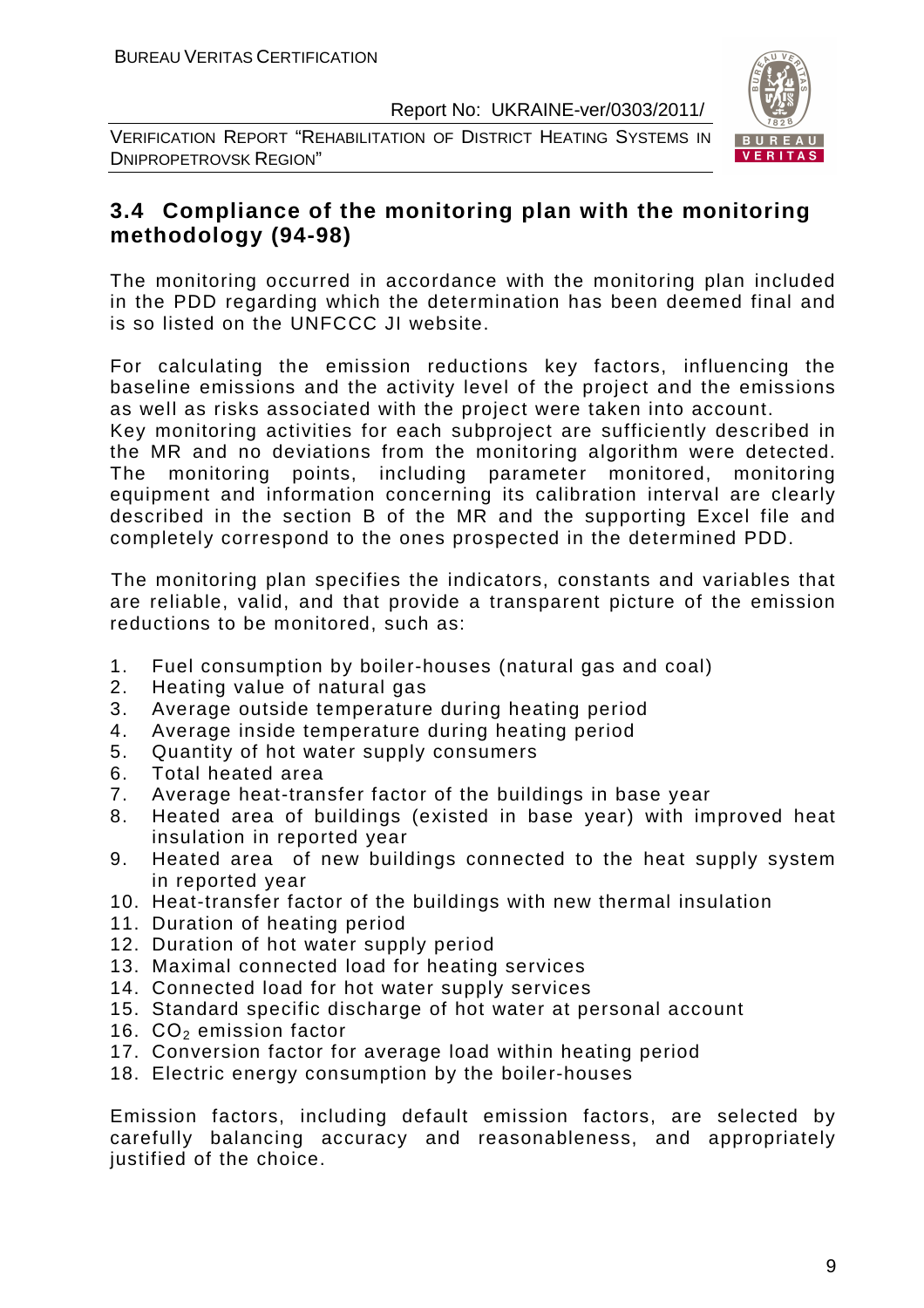VERIFICATION REPORT "REHABILITATION OF DISTRICT HEATING SYSTEMS IN DNIPROPETROVSK REGION"



Data used for monitoring of the emission reductions are sufficiently described in the Section B.2.1 of the MR (List of fixed default values, variables and attached values) and in Annex 1 (Data), Annex 2 (GHG emission reduction due to reducing of fuel consumption) and Annex 3 (GHG emission reduction due to reducing electricity consumption) to the MR.

The MR contains a complete compilation of the data that are collected for its application, including data that are measured or sampled and data that are collected from other sources (e.g. official statistics, IPCC, commercial and scientific literature etc.).

The calculation of emission reductions is based on conservative assumptions and the most plausible scenarios in a transparent manner.

Outstanding issues related to the Compliance of the monitoring plan with the monitoring methodology, project participants` response and BV Certification's conclusion is described in Appendix A (see FAR 01; CAR 03)

# **3.5 Revision of monitoring plan (99-100)**

Not applicable.

# **3.6 Data management (101)**

The data and their sources, provided in the monitoring report, are clearly identified, reliable and transparent. The implementation of data collection procedures is in accordance with the monitoring plan, including the quality control and quality assurance procedures. The function of the monitoring equipment, including its calibration status, is in order. The evidence and records used for the monitoring are maintained in a traceable manner.

The monitoring of the main parameter - natural gas consumption by boiler houses, is carried out by the following scheme:

1. All boiler-houses are equipped with gas flow meters.

2. An operator of a boiler-house registers the instrument readings in the paper journals "Journal of registration of boiler-house's operation parameters" every day.

3. For the boiler-houses that are not equipped with gas volume correctors the following algorithm was used. An operator of a boiler house reads the values of temperature and pressure of the natural gas at the boiler-house gas input every 2 hours. These parameters are used to bring gas consumption to standard conditions.

4. Operators transfer gas consumption data to Production-Technical Department by phone daily. They are stored there and used for gas supply fees.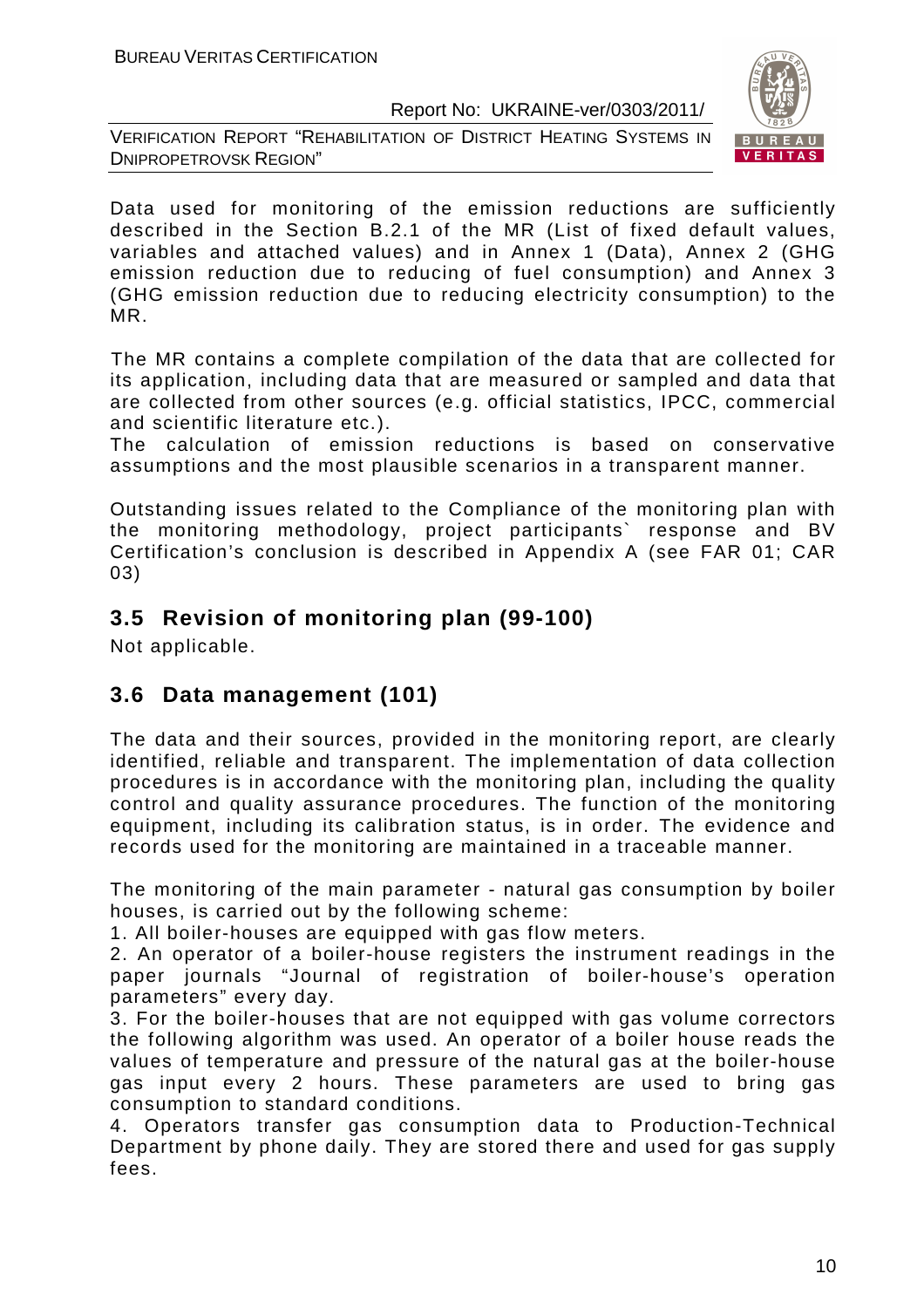VERIFICATION REPORT "REHABILITATION OF DISTRICT HEATING SYSTEMS IN DNIPROPETROVSK REGION"



All monitored data are submitted for verification, and are to be stored during two years after the end of the crediting period, according to the Order #14a dated 04.10.2010 "On appointment of the responsible personnel and establishment of the period on documentation storage". JSC "Oblteplocomunenergo" is responsible for data collection and storage.

All monitored data are submitted for verification, and are to be stored during two years after the end of the crediting period, according to the Order #14a dated 04.10.2010 "On appointment of the responsible personnel and establishment of the period on documentation storage". JSC "Oblteplocomunenergo" is responsible for data collection and storage.

Outstanding issues related to the Data management, PP's response and BV Certification's conclusion is described in Appendix (see CAR 04; CL 01).

# **3.7 Verification regarding programmes of activities (102- 110)**

Not applicable

# **4 VERIFICATION OPINION**

Bureau Veritas Certification has performed the eighth periodic verification of the «Rehabilitation of District Heating Systems in Dnipropetrovsk Region" project in Ukraine. The verification was performed on the basis of UNFCCC criteria and host country criteria and also on the criteria given to provide for consistent project operations, monitoring and reporting.

The verification consisted of the following three phases: i) desk review of the project design and the baseline and monitoring plan; ii) follow-up interviews with project stakeholders; iii) resolution of outstanding issues and the issuance of the final verification report and opinion.

The management of OJSC "Oblteplokomunenergo" is responsible for the preparation of the GHG emissions data and the reported GHG emissions reductions of the project on the basis set out within the project Monitoring Plan indicated in the final PDD version 04 dated 18/07/2011. The development and maintenance of records and reporting procedures are in accordance with the plan, including the calculation and determination of GHG emission reductions from the project, is the responsibility of the management of the project.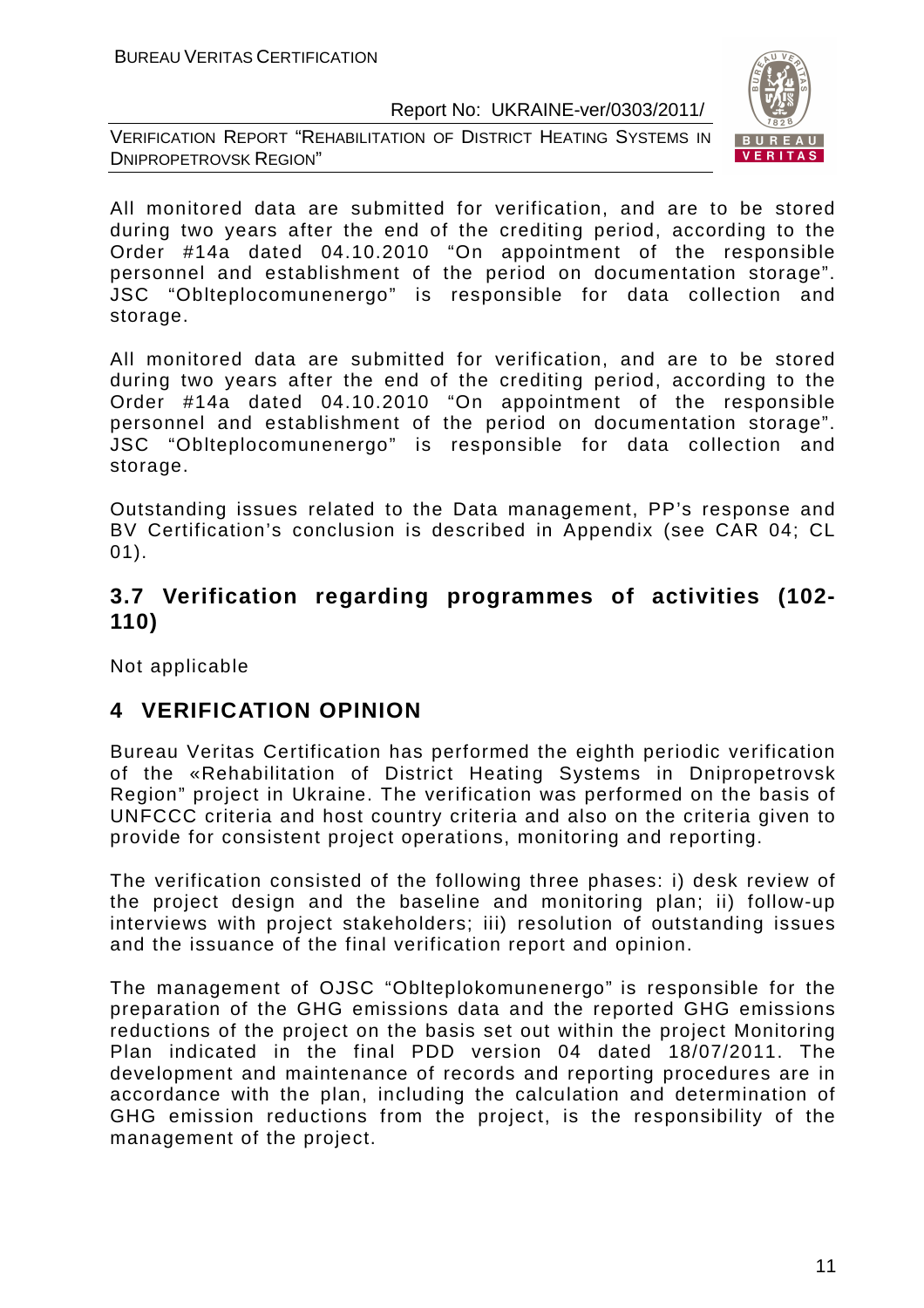VERIFICATION REPORT "REHABILITATION OF DISTRICT HEATING SYSTEMS IN DNIPROPETROVSK REGION"



Bureau Veritas Certification verified the Project Monitoring Report #08 version 02 dated 26/08/2011 for the reporting period from 01/01/2010 till 31/12/2010 as indicated below. Bureau Veritas Certification confirms that the project is implemented as planned and described in approved project design. Installed equipment being essential for generating emission reduction runs reliably and is calibrated appropriately. The monitoring system is in place and the project is generating GHG emission reductions.

Bureau Veritas Certification confirms that the GHG emission reduction is calculated without material errors, omissions, or misstatements. Our opinion relates to the project's GHG emissions and resulting GHG emissions reductions reported and related to the approved project baseline and monitoring, and its associated documents. Based on the information we have seen and evaluated, we confirm the following statement:

| Reporting period: From 01/01/2010 по 31/12/2010 |   |        |                                  |
|-------------------------------------------------|---|--------|----------------------------------|
| Baseline emissions                              |   |        | 1252488 $t CO2$ equivalents.     |
| Project emissions                               | ÷ | 968204 | $t$ CO <sub>2</sub> equivalents. |
| <b>Emission Reductions:</b>                     |   | 284284 | t $CO2$ equivalents.             |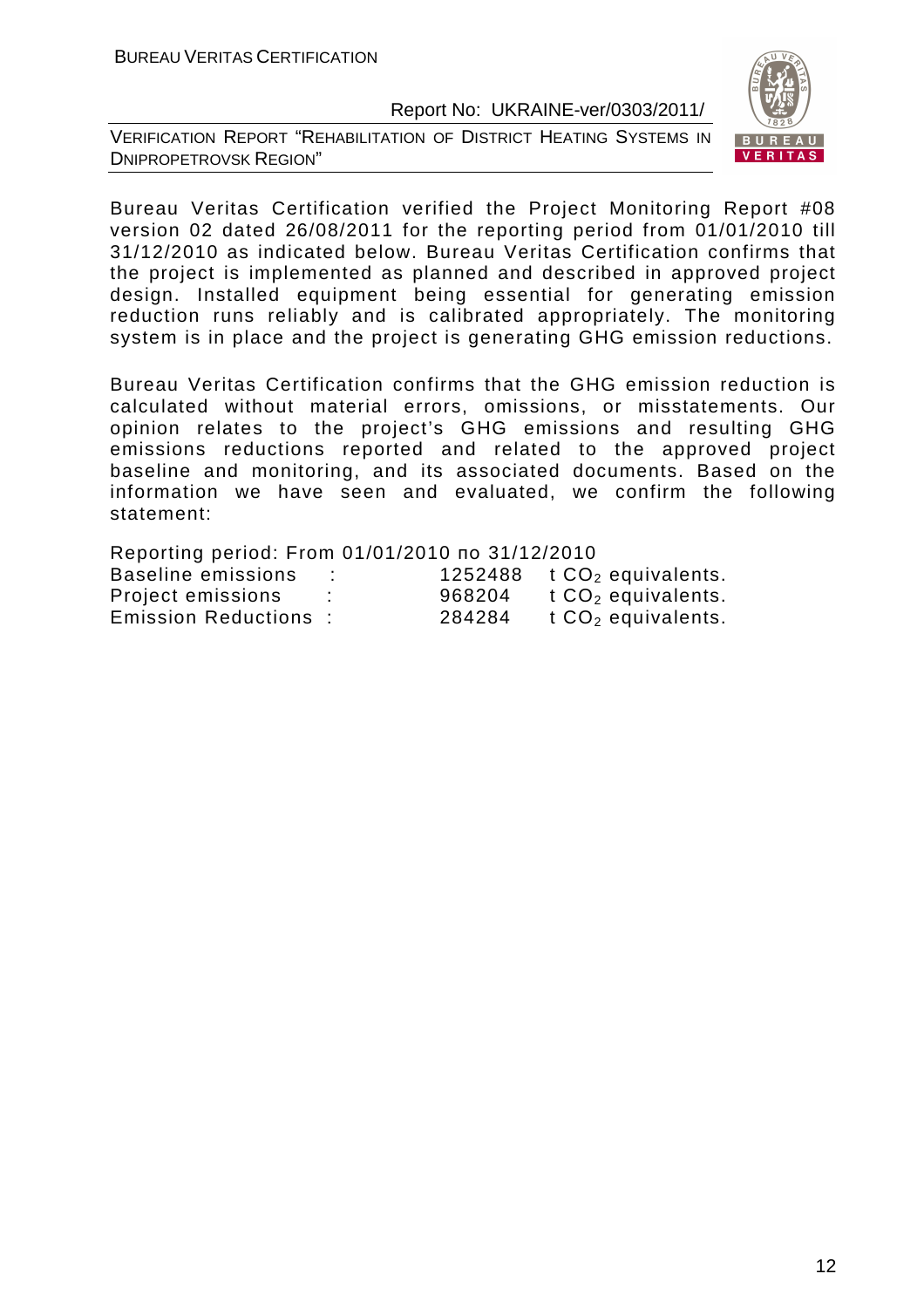VERIFICATION REPORT "REHABILITATION OF DISTRICT HEATING SYSTEMS IN DNIPROPETROVSK REGION"



# **5 REFERENCES**

#### **Category 1 Documents:**

Documents provided by OJSC "Oblteplokomunenergo" that relate directly to the GHG components of the project.

- 1. PDD "Rehabilitation of District Heating Systems in Dnipropetrovsk Region" version 04 dated 18/07/2011
- 2. Determination Report UKRAINE-det/0299/2011 dated 26/07/2011
- 3. Monitoring report «Rehabilitation of District Heating Systems in Dnipropetrovsk Region" #08 version 01 dated 29/07/2011
- 4. Monitoring report «Rehabilitation of District Heating Systems in Dnipropetrovsk Region" #08 version 02 dated 26/08/2011
- 5. Supporting Excel file "Annex 2-5 MR5 Dnepr\_KP Teploenergo"
- 6. Supporting Excel file "Annex 6-9 MR5 Dnepr\_MTM
- 7. Supporting Excel file Annex\_10\_13\_MR5\_Dnepr\_KR
- 8. Supporting Excel file "Annex\_14 MR5 Dnepr Total"
- 9. Letter of Approval #569/23/7 dated 16.03.2011 issued by the National Environmental Investment Agency of Ukraine
- 10. Letter of Approval #J294-0485 dated 24.01.2011 issued by the Federal Office for the Environment (Switzerland)

#### **Category 2 Documents:**

Background documents related to the design and/or methodologies employed in the design or other reference documents.

- /1/ Gas flow meter type Universal serial #10450295 (Hodycha 1a)
- /2/ Water boiler type PREXTHERM RSW 300
- /3/ Basic hit scheme of boiler-house «Hodycha 1a»
- /4/ Gas registration journal of boiler-house «Hodycha 1a»
- /5/ Journal of boiler-house gas equipment operation (Hodycha 1a)
- /6/ Journal of boiler-house chemical water cleaning (Hodycha 1a)
- /7/ Regime card of water heating boiler PREXTHERM RSW 300 «Hodycha 1a» boiler-house
- /8/ Regime card of water heating boiler type КВ-Г-4-150 «Pologovogo budinku #1» boiler-house
- /9/ Photo Gas flow meter type АИР-20/М2/ДД 410
- /10/ Photo Gas flow meter type АИР-20/М2/ДД 420
- /11/ Gas flow meter type Universal «Pologovogo budinku #1» boiler-house
- /12/ Daily register of steam boilers and auxiliary equipment operation (Pologovogo budinku #1 boiler-house)
- /13/ Shift journal of boilers and auxiliary equipment operation (Pologovogo budinku #1 boiler-house)
- /14/ Daily register of chemical water cleaning and hydroregime of boilers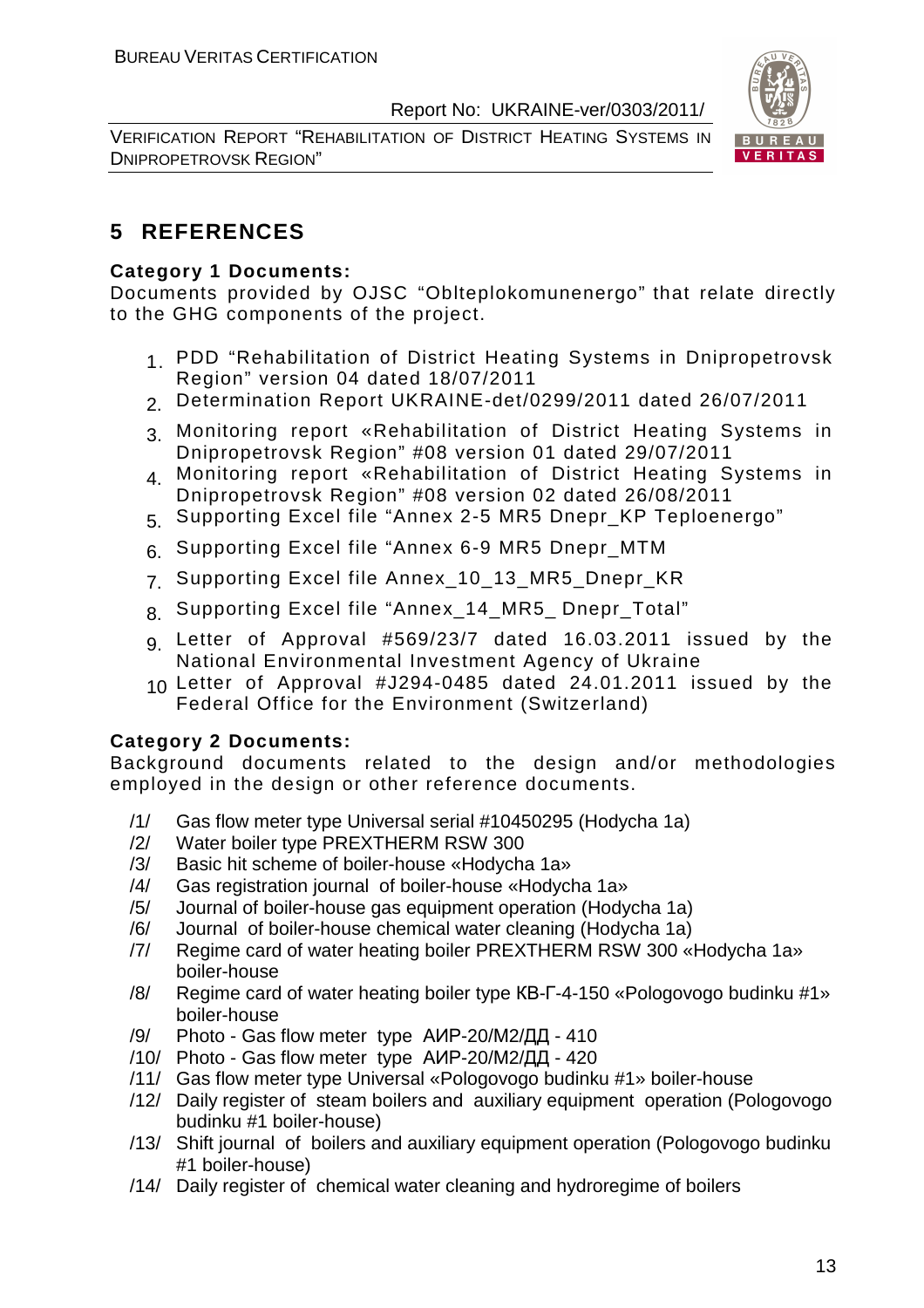VERIFICATION REPORT "REHABILITATION OF DISTRICT HEATING SYSTEMS IN DNIPROPETROVSK REGION"



(Pologovogo budinku #1 boiler-house).

- /15/ Shift journal of chemical water cleaning and hydroregime of boilers (Pologovogo budinku #1 boiler-house)
- /16/ Photo Boiler #1 (Pologovogo budinku #1)boiler-house
- /17/ Control panel of boiler #4 (Pologovogo budinku #1) boiler-house
- /18/ Control panel of boiler #5 (Pologovogo budinku #1) boiler-house
- /19/ Control panel of boiler #6 (Pologovogo budinku #1) boiler-house
- /20/ Photo Boiler #6 of boiler-house «Pologovogo budinku # 1» boiler-house
- /21/ Daily register of water heating and auxiliary equipment operation (Pologovogo budinku #1)
- /22/ Basic heat scheme (Pushkina #13 boiler-house)
- /23/ Daily register of water heating and auxiliary equipment operation (Pushkina #13 boiler-house)
- /24/ Natural gas consumption registration journal (Pushkina #13 boiler-house)
- /25/ Registration journal of chemical water cleaning conditions (Pushkina #13 boiler-house)
- /26/ Gas flow meter type Universal (Pushkina #13 boiler-house)
- /27/ Photo Pressure difference transducer type Сапфір #105320 (Pushkina #13 boiler-house)
- /28/ Photo Pressure difference transducer type Сапфір #105319 (Pushkina #13 boiler-house)
- /29/ Photo Diafragm #10427122 (Pushkina #13 boiler-house)
- /30/ Photo Water heating boiler type RIELLO RTQ 900 #1 (Pushkina #13 boilerhouse)
- /31/ Chart of security and alarm installation for water heating boiler type RIELLO RTQ 900 #1
- /32/ Basic heat scheme (KTRA boiler-house)
- /33/ Registration journal of boiler-house conditions (KTRA boiler-house)
- /34/ Registration journal of natural gas consumption (KTRA boiler-house)
- /35/ Gas flow meter type Universal (Hihant boiler-house #3)
- /36/ Monitoring parameters control panel of boiler #1 and boiler #2 (Hihant boilerhouse #3)
- /37/ Photo Boiler type ДКВР-10/13#2 (Hihant boiler-house #3)
- /38/ Photo Burner type ДКВР-10/13#2 (Hihant boiler-house #3)
- /39/ Basic heat scheme (Hihant boiler-house #3)
- /40/ Daily parameters register for boilers type ДКВР-10/13#1,2,3 (Hihant boilerhouse #3)
- /41/ Manual for gas flow meter type Universal (Hihant boiler-house #3)
- /42/ Daily register of boilers type ПТВМ (Hihant boiler-house #3)
- /43/ Journal on chemical water cleaning analysis of boilers type ПТВМ (Hihant boiler-house #3)
- /44/ Gas flow meter type Universal serial #10427148 (Vodohriina boiler-house)
- /45/ Manual for gas flow meter type Universal (Vodohriina boiler-house)
- /46/ Photo sensor type METRAN-49-ДД #81579 (Vodohriina boiler-house)
- /47/ Photo –sensor type METRAN #469415 (Vodohriina boiler-house)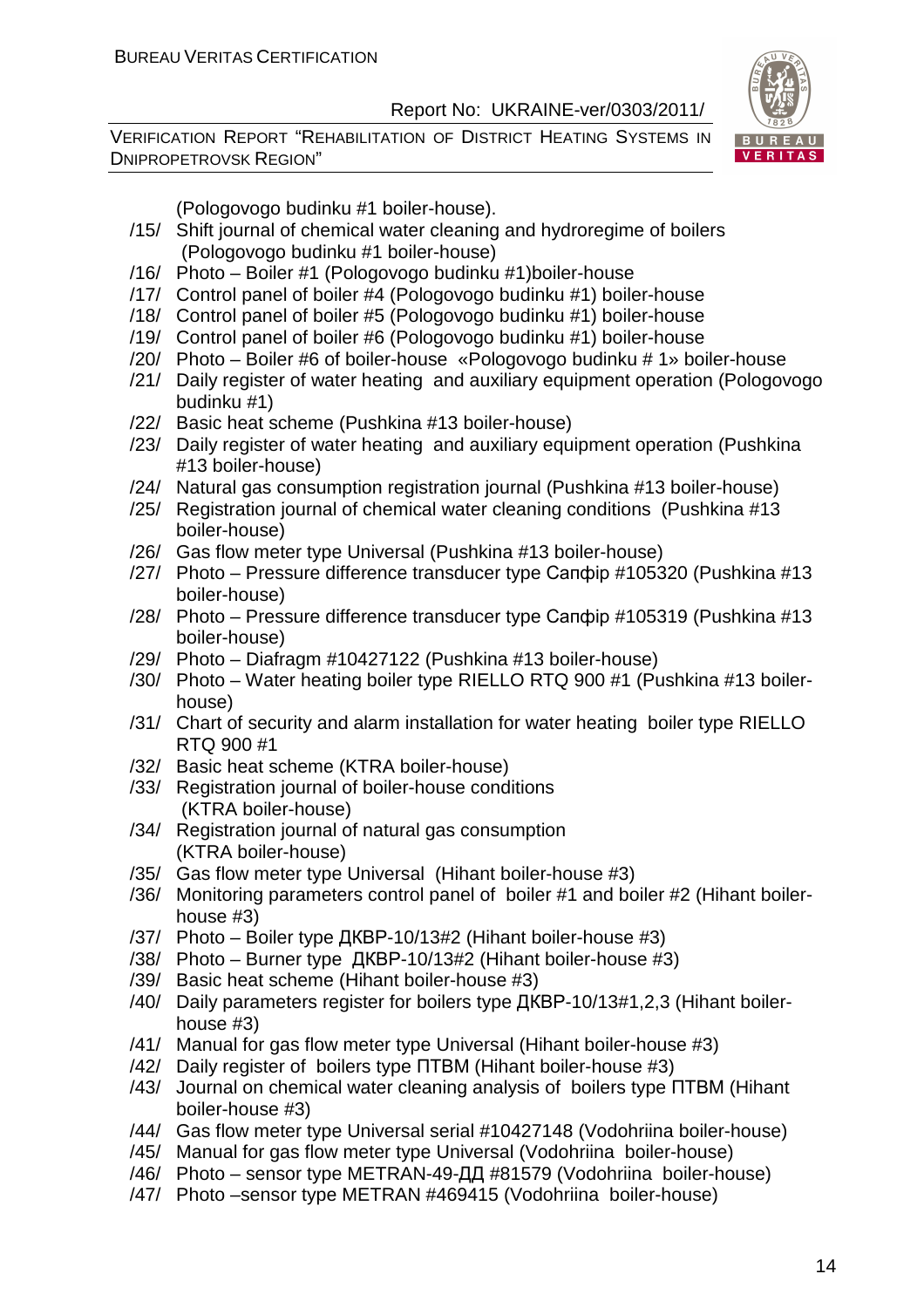

- /48/ Basic heat scheme (Vodohriina boiler-house)
- /49/ Parameters control journal of boilers and hot water supply(Daily register) (Vodohriina boiler-house)
- /50/ Shift journal of boiler aggregates and auxiliary equipment and their renovation (Vodohriina boiler-house)
- /51/ Journal of chemical water cleaning conditions (Vodohriina boiler-house)
- /52/ Panel type КВП of boiler #2 (Vodohriina boiler-house)
- /53/ Photo Boiler type КГВ # 47105 (Vodohriina boiler-house)
- /54/ Panel type КВП of boiler #1 (Vodohriina boiler-house)
- /55/ Report on air protection for the  $1<sup>st</sup>$  quarter 2010
- /56/ Report on air protection for the 2nd quarter 2010
- /57/ Report on air protection for the  $3<sup>d</sup>$  quarter 2010
- /58/ Report on air protection for 2010
- /59/ EIA "Municipal Enterprise "Kryvorizhteplomerezha" boiler #102 installation" (Pushkina #13 boiler-house)
- /60/ EIA "Municipal Enterprise "Kryvorizhteplomerezha" boiler #102 installation" (Children's Hospital #4 boiler-house)
- /61/ EIA « 102 boiler Municipal Enterprise «Kryvorizhteplomerezha» installation » (Quarter 25 boiler-house)
- /62/ Letter #1190 dated 04/04/2008 on getting permit for stationary sources air pollution.
- /63/ Letter #5451 dated 27/12/2007 on getting permit for stationary sources air pollution.
- /64/ Permit #1211000000-37 for the period from 22/06/2007 till 22/06/2012 on stationary sources air pollution.
- /65/ Permit #1211027200-233 for the period from 20/02/2009 till 20/03/2014 on stationary sources air pollution.
- /66/ Permit #1211037200-273 for the period from 20/03/2009 till 20/03/2014 on stationary sources air pollution
- /67/ Permit #1211036900-279 for the period from 20/03/2009 till 20/03/2014 on stationary sources air pollution
- /68/ Permit #1211037000-248 for the period from 20/03/2009 till 20/03/2014 on stationary sources air pollution.
- /69/ Permit #1211036300-254 for the period from 20/03/2009 till 20/03/2019 on stationary sources air pollution.
- /70/ Permit #1211037200-258 for the period from 20/03/2009 till 20/03/2014 on stationary sources air pollution.
- /71/ Permit #1211036400-268 for the period from 23/06/2008 till 23/06/2013 on stationary sources air pollution.
- /72/ Permit #1211036300-263 for the period from 23/06/2008 till 23/06/2013 on stationary sources air pollution.
- /73/ Permit #1211037200-278 for the period from 23/06/2008 for till 23/06/2013 on stationary sources air pollution.
- /74/ Permit #1211036400-246 for the period from 23/06/2008 till 23/06/2013 on stationary sources air pollution.
- /75/ Permit #1211036400-261 for the period from 23/06/2008 till 23/06/2013 on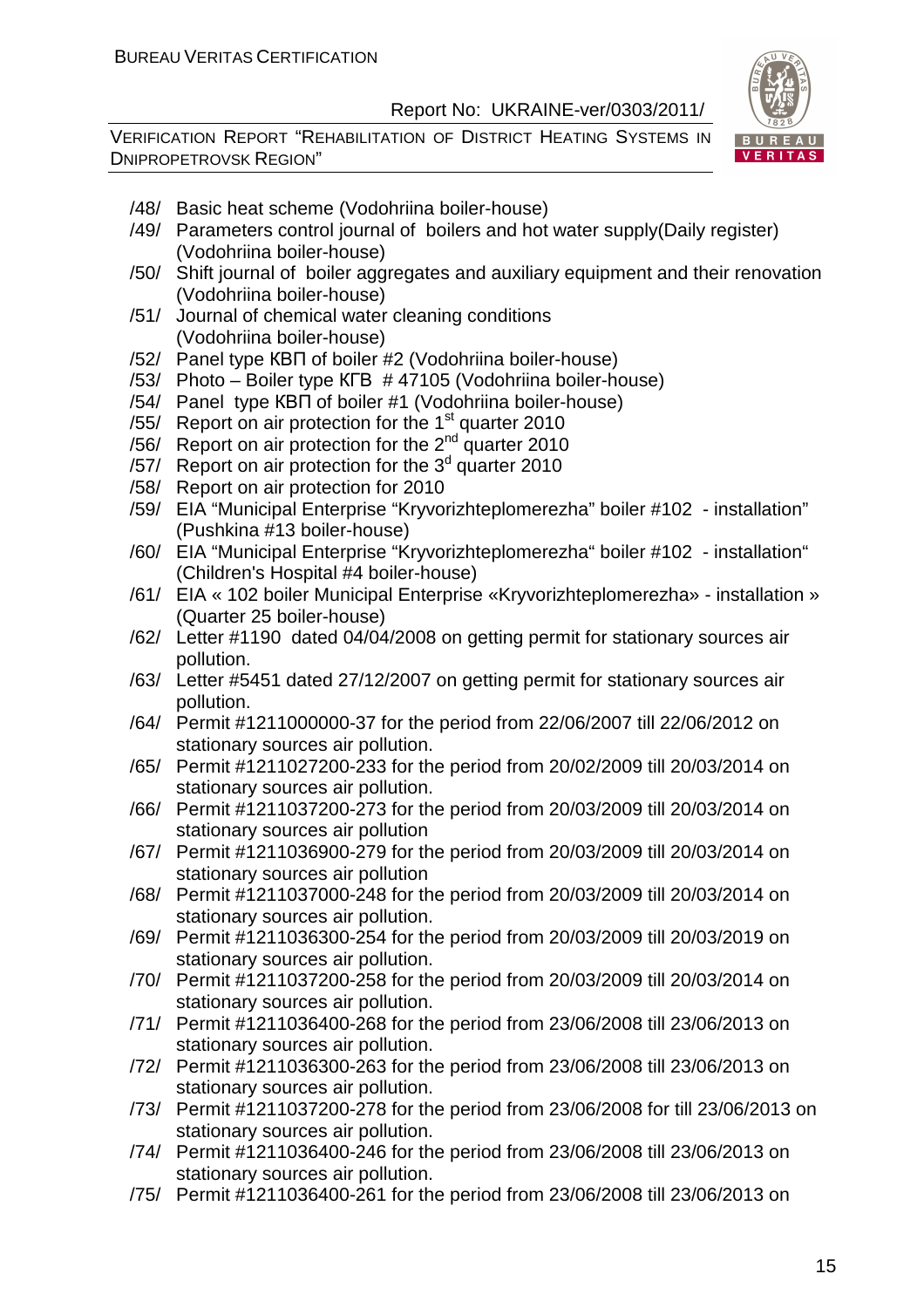VERIFICATION REPORT "REHABILITATION OF DISTRICT HEATING SYSTEMS IN DNIPROPETROVSK REGION"



stationary sources air pollution.

- /76/ Permit #1211037200-232 for the period from 23/06/2008 till 23/06/2013 on stationary sources air pollution.
- /77/ Permit #1211037500-281 for the period from 23/06/2008 till 23/06/2013 on stationary sources air pollution.
- /78/ Permit #1211036400-264 for the period from 23/06/2008 till 23/06/2013 on stationary sources air pollution.
- /79/ Permit #1211036900-272 for the period from 23/06/2008 till 23/06/2013 on stationary sources air pollution.
- /80/ Permit #1211037200-232 for the period from 23/06/2008 till 23/06/2013 on stationary sources air pollution.
- /81/ Permit #1211037200-265 for the period from 23/06/2008 till 23/06/2013 on stationary sources air pollution.
- /82/ Permit #1211037200-224 for the period from 23/06/2008 till 23/06/2013 on stationary sources air pollution.
- /83/ Permit #122800000-23 for the period from 23/06/2008 till 23/06/2013 on stationary sources air pollution.
- /84/ Permit #1211037500-259 for the period from 23/06/2008 till 23/06/2013 on stationary sources air pollution.
- /85/ Permit #1211037500-255 for the period from 23/06/2008 till 23/06/2013 on stationary sources air pollution.
- /86/ Permit #1211036900-253 for the period from 23/06/2008 till 23/06/2013 on stationary sources air pollution.
- /87/ Permit #1211036600-239 for the period from 23/06/2008 till 23/06/2013 on stationary sources air pollution.
- /88/ Permit #1211037000-237 for the period from 23/06/2008 till 23/06/2013 on stationary sources air pollution.
- /89/ Permit #1211037000-236 for the period from 23/06/2008 till 23/06/2013 on stationary sources air pollution.
- /90/ Permit #1211037500-250 for the period from 23/06/2008 till 23/06/2013 on stationary sources air pollution.
- /91/ Permit #1211037500-241 for the period from 23/06/2008 till 23/06/2013 on stationary sources air pollution.
- /92/ Permit #1211037200-280 for the period from 23/06/2008 till 23/06/2013 on stationary sources air pollution.
- /93/ Permit #1211037500-256 for the period from 23/06/2008 till 23/06/2013 on stationary sources air pollution.
- /94/ Permit #1211037500-243 for the period from 23/06/2008 till 23/06/2013 on stationary sources air pollution.
- /95/ Permit #1211036400-275 for the period from 23/06/2008 till 23/06/2013 on stationary sources air pollution.
- /96/ Permit #1211036600-238 for the period from 23/06/2008 till 23/06/2013 on stationary sources air pollution.
- /97/ Permit #1211036400-469 for the period from 08/06/2010 till 08/06/2015 on stationary sources air pollution.
- /98/ Passport on gas meter type supersonic «КУРС-01», serial number #4243
- /99/ Calibration protocol on gas meter type РГК-100, serial number #7097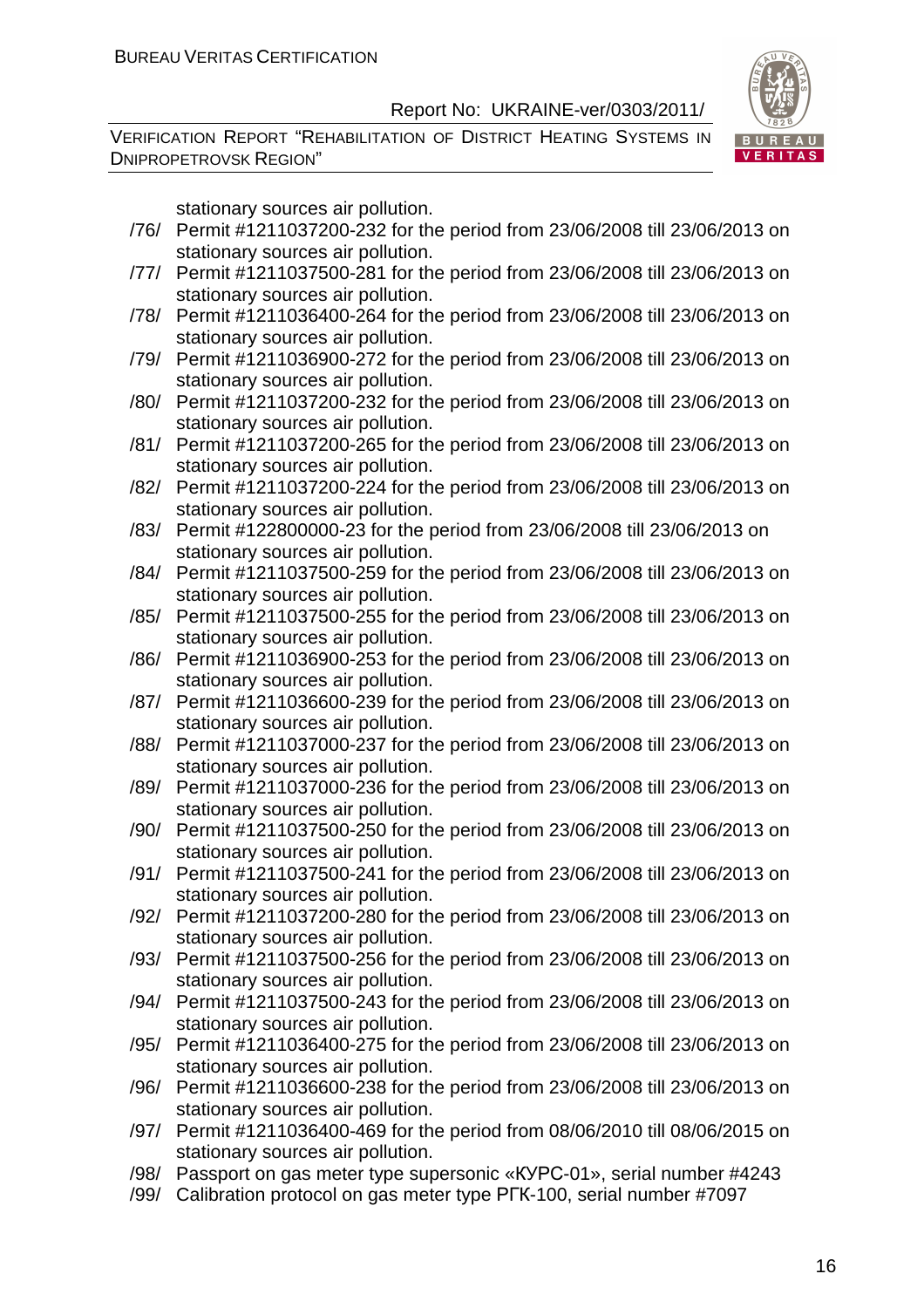

- /100/ Passport on gas meter type РГК-100, serial number #7097
- /101/ Passport on gas meter type РГК-100, serial number #4464
- /102/ Calibration protocol on gas meter type РГК-400,serial number #4464
- /103/ Calibration protocol on gas meter type Курс-01-G400A,serial number #4104
- /104/ Passport on gas meter type GSM-25, serial number #074905
- /105/ Calibration protocol on gas meter type GMS-G25,serial number #074905
- /106/ Calibration protocol on gas meter type РГК-G65,serial number #0022
- /107/ Passport on gas meter type РГК-G65, serial number #0022
- /108/ Calibration protocol on gas meter type РГК-G65,serial number #0005
- /109/ Passport on gas meter type РГК-G65, serial number #0005
- /110/ Calibration protocol on gas meter type РГК-G65,serial number #00040
- /111/ Passport on gas meter type РГК-G65, serial number #0040
- /112/ Calibration protocol on gas meter type РГК-G25,serial number #0487
- /113/ Passport on gas meter type РГК-G25, serial number #0487
- /114/ Passport on rotor gas meter type РГК-Ех, serial number #0004014
- /115/ Statement of work activity dated 01/08/2011
- /116/ Protocol on constant programming parameters of gas flow meter type Universal-01 (Pushkina #13 boiler-house)
- /117/ Conformity statement of flow meter unit. Boiler-house (Pushkina #13)
- /118/ Measuring statement dated 20/11/2007 on RU pipeline inside diameter. Boilerhouse (Pushkina #13)
- /119/ Passport on surroundings measuring conditions and characteristics. Boilerhouse (Pushkina #13)
- /120/ Passport on diaphragm, serial number #1300 Boiler-house (Pushkina #13)
- /121/ Сertificate #1086 on pressure transducer type Сапфір-22М-ДД-2430, serial number #146623 Boiler-house (Pushkina #13)
- /122/ Сertificate #921 on flow meter type Universal-01, serial number #6817 (Pushkina #13)
- /123/ Calibration protocol #921 on flow meter type Universal-01, serial #6817 (Pushkina #13)
- /124/ Certificate #1624 on flow meter type Universal-01, serial #30001 (Komunistychna, 43 boiler-house)
- /125/ Calibration protocol #1624 on flow meter type Universal-01, serial #30001 (Komunistychna, 43 boiler-house)
- /126/ Conformity certificate on flow meter unit type АЧЦА.407251.001 ФО and ГРЄМ 020000.000 КЕ (Komunistychna, 43 boiler-house)
- /127, Passport on pressure transducer type Metran-100ДД, serial #278617 (3<sup>d</sup> City Hospital boiler-house)
- $/128$ , Passport on diaphragm #14 (3<sup>d</sup> City Hospital boiler-house)
- /129/ Passport on diaphragm #2011 (Pologovogo budinku #1)
- /130, Passport on diaphragm #15  $(3<sup>d</sup>$  City Hospital boiler-house)
- /131/ Protocol on default parameters programming of flow meter type Universal-01 at 3<sup>d</sup> City Hospital boiler-house
- /132/ Conformity certificate on flow meter unit type Фб.784.000ТО and ГРЄМ 020000.001-02 ПС (3d City Hospital)
- /133/ Passport on pressure transducer type Metran-100ДД-1430, serial #186745 (RUDOR boiler-house)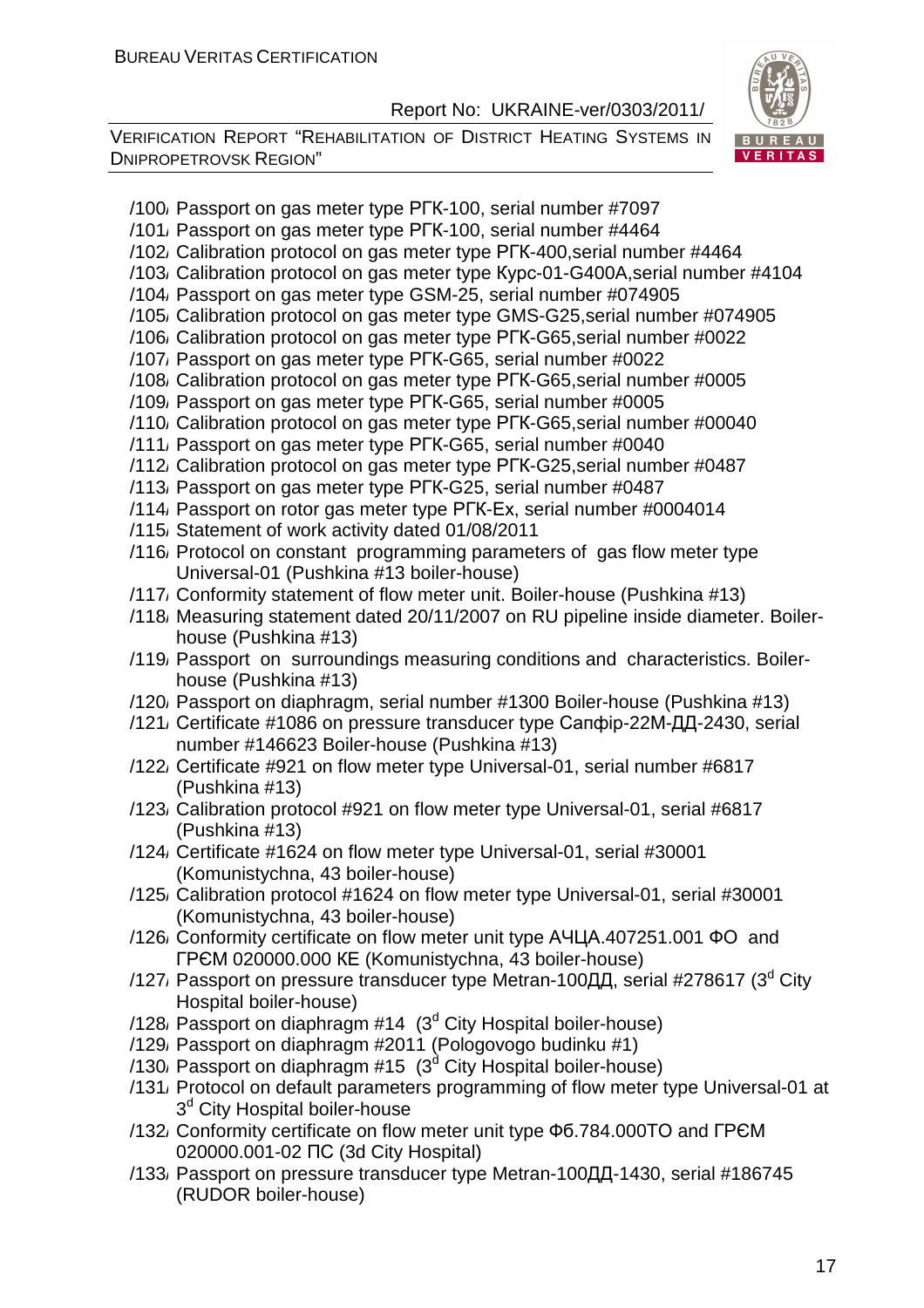

- /134/ Passport on temperature transducer type ПТВ-01-1, serial #1004 (RUDOR boiler-house)
- /135/ Passport on pressure sensor type АИР-20/М2-ДД-410, serial #20-74177 (RUDOR boiler-house)
- /136/ Passport on pressure transducer type Сапфір-22М-ДД-2430, serial #146546 (RUDOR boiler-house)
- /137/ Certificate #1141on pressure transducer type Сапфір-22М-ДД-2430, serial #146546 (RUDOR boiler-house)
- /138/ Passport on pressure transducer type МИДА-ДА, serial #05412273 (RUDOR boiler-house)
- /139/ Certificate #922 on flow meter type Universal-01, serial #3800 (RUDOR boilerhouse)
- /140/ Calibration protocol #922 on flow meter type Universal-01, serial #3800 (RUDOR boiler-house)
- /141/ Conformity certificate on flow meter unit type Фб.784.000ТО and ГРЄМ 020000.001-02 ПС (RUDOR boiler-house)
- /142/ Passport on pressure transducer type Metran-100ДД, serial #469415,  $2^{nd}$  City Hospital boiler-house
- /143, Passport on pressure transducer type Мида-ДА, serial #05413200,  $2^{nd}$  City Hospital boiler-house
- /144, Passport on pressure sensor type Metran-49ДД-9420, serial #819579, 2<sup>nd</sup> Citv Hospital boiler-house
- /145, Certificate #637 on flow meter type Universal-01, serial #6715,  $2^{nd}$  City Hospital boiler-house
- /146/ Calibration protocol #637 on flow meter type Universal-01, serial #6715,  $2^{nd}$ City Hospital boiler-house
- /147/ Protocol on default parameters programming of flow meter type Universal-01 at 2<sup>nd</sup> City Hospital boiler-house
- /148/ Conformity statement on flow meter unit ГРЄМ.020000.001-01 КЕ and РД 50- 213-80 (2<sup>nd</sup> City Hospital boiler-house)
- /149/ Acceptance-transmitting certificate on repaired, rehabilitated and upgraded objects at 103 Urytskoho st. boiler-house
- /150/ Acceptance-transmitting certificate on repaired, rehabilitated and upgraded objects at boiler-house #33, 9 and City Hospital
- /151/ Acceptance-transmitting certificate on repaired, rehabilitated and upgraded objects at 87 Mopravska st. boiler-house
- /152/ Acceptance-transmitting certificate on repaired, rehabilitated and upgraded objects at "Hihant" boiler-house
- /153/ Acceptance-transmitting certificate on repaired, rehabilitated and upgraded objects at UTKR #18
- /154/ Acceptance-transmitting certificate on repaired, rehabilitated and upgraded objects at "Hihant" boiler-house, boiler ПТВМ-50 №2
- /155/ Acceptance-transmitting certificate on repaired, rehabilitated and upgraded objects at Ternovsk region
- /156/ MEHSN "Kryvorizhteplomerezha" personnel education and reattestation schedule for 2010 (labour technological, fire and electrical safety rules and regulations)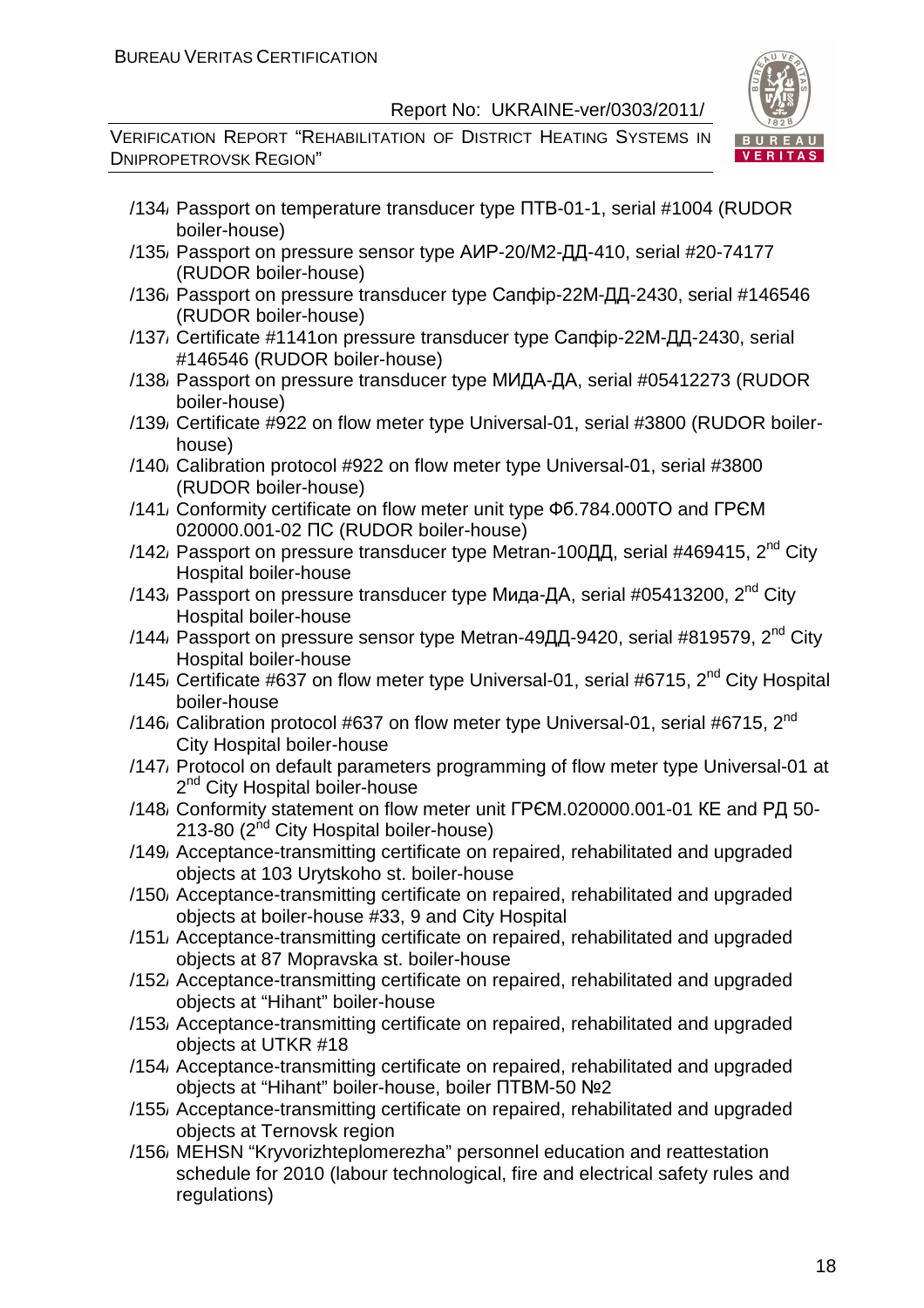

- /157/ Protocol #380 on heating units and networks operation safety regulations knowledge examination
- /158/ Protocol #2 on heating units and networks operation safety regulations knowledge examination
- /159/ Information on average daily air and water temperature in Kryvyi Rih in December 2010
- /160/ Information on average daily air and water temperature in Kryvyi Rih in November 2010
- /161/ Information on average daily air and water temperature in Kryvyi Rih in October 2010
- /162/ Information on average daily air and water temperature in Kryvyi Rih in September 2010
- /163/ Information on average daily air and water temperature in Kryvyi Rih in August 2010
- /164/ Information on average daily air and water temperature in Kryvyi Rih in July 2010
- /165/ Information on average daily air and water temperature in Kryvyi Rih in June 2010
- /166/ Information on average daily air and water temperature in Kryvyi Rih in May 2010
- /167/ Information on average daily air and water temperature in Kryvyi Rih in April 2010
- /168/ Information on average daily air and water temperature in Kryvyi Rih in March 2010
- /169/ Information on average daily air and water temperature in Kryvyi Rih in February 2010
- /170/ Information on average daily air and water temperature in Kryvyi Rih in January 2010
- /171/ Natural gas physical and chemical characteristics certificate for January 2010
- /172/ Natural gas physical and chemical characteristics certificate for February 2010
- /173/ Natural gas physical and chemical characteristics certificate for March 2010
- /174/ Natural gas physical and chemical characteristics certificate for April 2010
- /175/ Natural gas physical and chemical characteristics certificate for May 2010
- /176/ Natural gas physical and chemical characteristics certificate for June 2010
- /177/ Natural gas physical and chemical characteristics certificate for July 2010
- /178/ Natural gas physical and chemical characteristics certificate for August 2010
- /179/ Natural gas physical and chemical characteristics certificate for September 2010
- /180/ Natural gas physical and chemical characteristics certificate for October 2010
- /181/ Natural gas physical and chemical characteristics certificate for November 2010
- /182/ Natural gas physical and chemical characteristics certificate for December 2010
- /183/ Logbook on emergency and failure situations in MEHSN "Kryvorizhteplomerezha" operation
- /184/ Notice dated 10/12/2010
- /185/ Notice dated 16/12/2010
- /186/ Notice dated 11/12/2010
- /187/ Report on active energy consumption for March 2010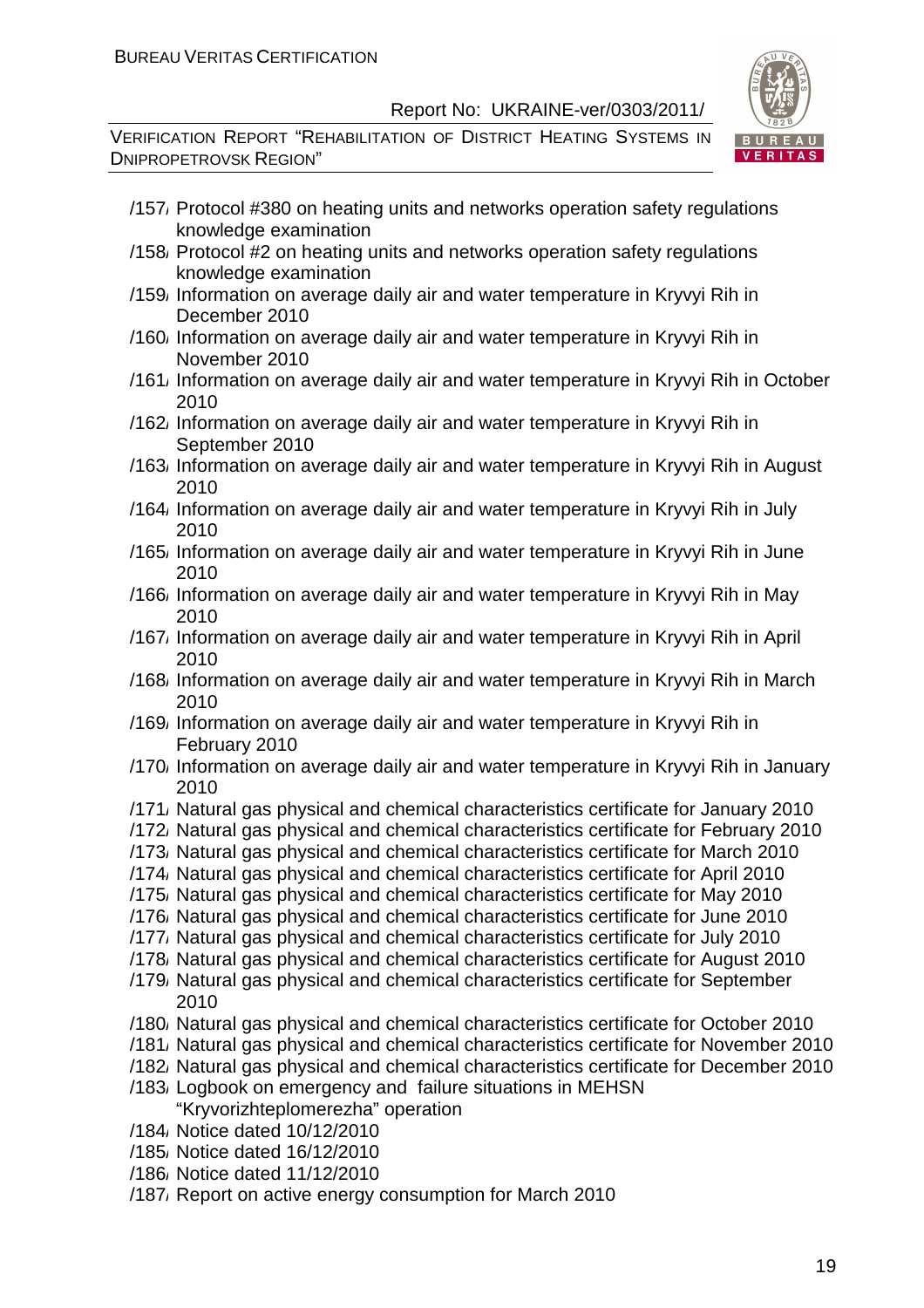VERIFICATION REPORT "REHABILITATION OF DISTRICT HEATING SYSTEMS IN DNIPROPETROVSK REGION"



/188/ Statement on energy consumption for March 2010 /189/ Report on active energy consumption for February 2010 /190/ Energy consumption by suppliers for February 2010 /191/ Report on energy consumption for February 2010 /192/ Report on energy consumption by ASTELIT LLC for January 2010 /193/ Report on active energy consumption for June 2010 /194/ Energy consumption by suppliers for June 2010 /195/ Report on active energy consumption for March 2010 /196/ Report on active energy consumption for April 2010 /197/ Report on active energy consumption for September 2010 /198/ Report on active energy consumption for August 2010 /199/ Report on active energy consumption for July 2010 /200/ Report on active energy consumption for December 2010 /201/ Report on active energy consumption for November 2010 /202/ Report on active energy consumption for October 2010 /203/ Report on active energy consumption for 2010 /204/ Report on natural gas consumption for January 2010 /205/ Report on natural gas consumption for February 2010 /206/ Report on natural gas consumption for March 2010 /207/ Report on natural gas consumption for April 2010 /208/ Report on natural gas consumption for May 2010 /209/ Report on natural gas consumption for June 2010 /210/ Report on natural gas consumption for July 2010 /211/ Report on natural gas consumption for August 2010 /212/ Report on natural gas consumption for September 2010 /213/ Report on natural gas consumption for October 2010 /214/ Report on natural gas consumption for November 2010 /215/ Report on natural gas consumption for 2010 /216/ Average daily register of parameters at MEHSN "Kryvorizhteplomerezha" heat supply system objects for September 2010 /217/ Average daily register of parameters at MEHSN "Kryvorizhteplomerezha" heat supply system objects for January 2010 /218/ Average daily register of parameters at MEHSN "Kryvorizhteplomerezha" heat supply system objects for February 2010 /219/ Average daily register of parameters at MEHSN "Kryvorizhteplomerezha" heat supply system objects for December 2010 /220/ Average daily register of parameters at MEHSN "Kryvorizhteplomerezha" heat supply system objects for November 2010 /221/ Average daily register of parameters at MEHSN "Kryvorizhteplomerezha" heat supply system objects for October 2010 /222/ Average daily register of parameters at MEHSN "Kryvorizhteplomerezha" heat supply system objects for August 2010 /223/ Average daily register of parameters at MEHSN "Kryvorizhteplomerezha" heat supply system objects for June 2010 /224/ Average daily register of parameters at MEHSN "Kryvorizhteplomerezha" heat supply system objects for July 2010 /225/ Average daily register of parameters at MEHSN "Kryvorizhteplomerezha" heat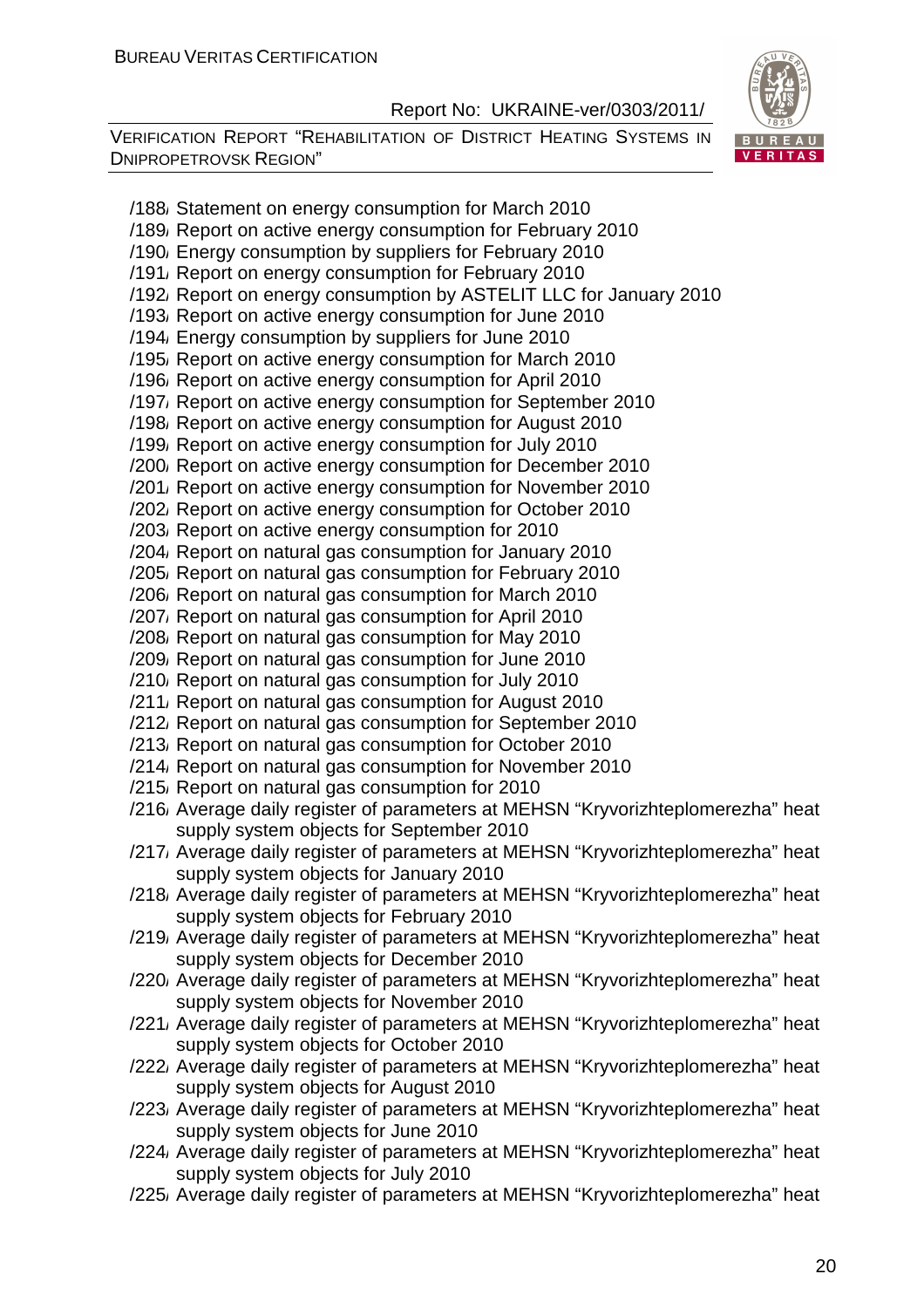VERIFICATION REPORT "REHABILITATION OF DISTRICT HEATING SYSTEMS IN DNIPROPETROVSK REGION"



supply system objects for March 2010

- /226/ Average daily register of parameters at MEHSN "Kryvorizhteplomerezha" heat supply system objects for April 2010
- /227/ Average daily register of parameters at MEHSN "Kryvorizhteplomerezha" heat supply system objects for May 2010
- /228/ Photo Gas meter type Universal, serial #6819 (Oncology boiler-house)
- /229/ Natural gas registration journal (Oncology boiler-house)
- /230/ Natural gas registration journal (Oncology boiler-house)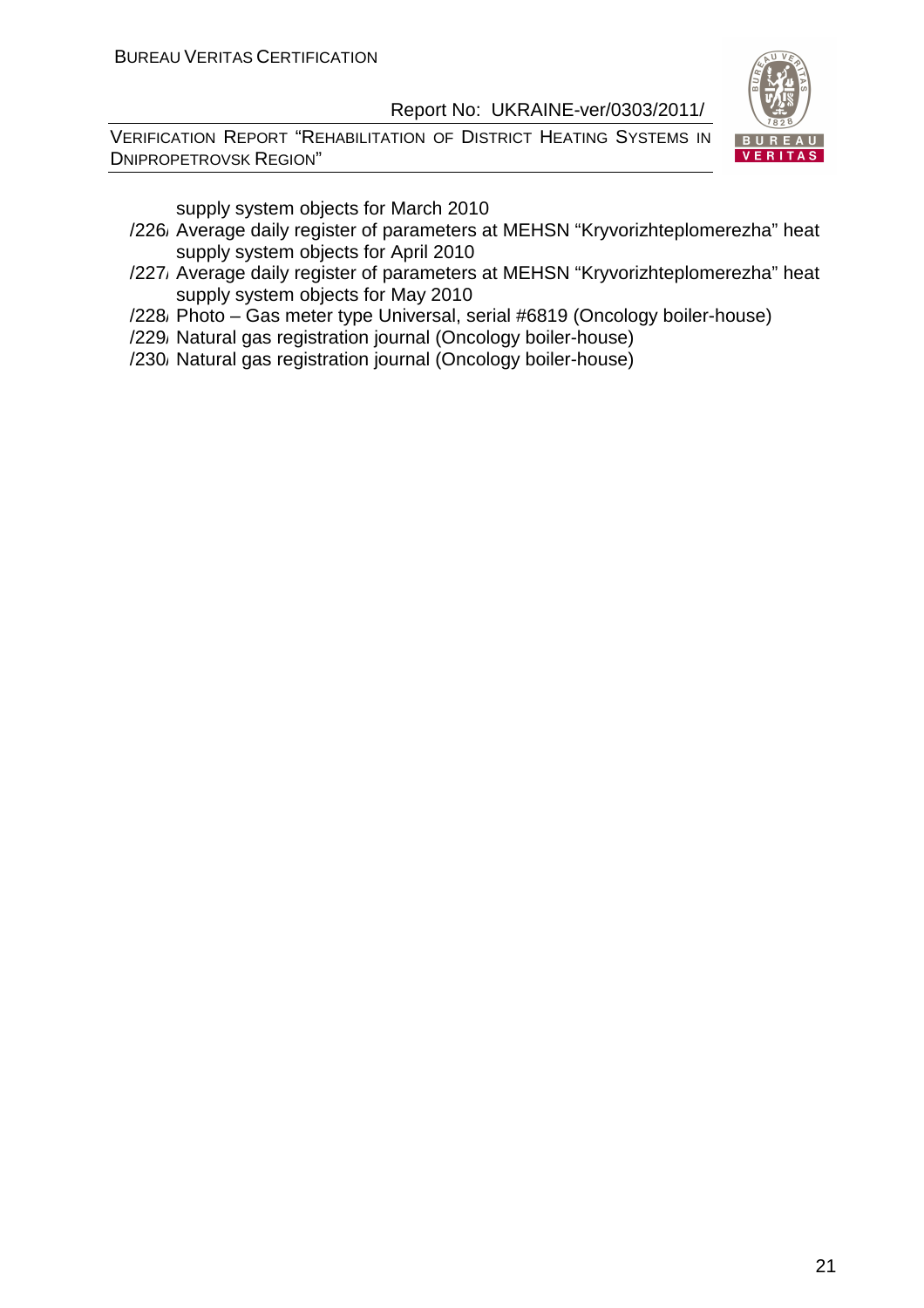VERIFICATION REPORT "REHABILITATION OF DISTRICT HEATING SYSTEMS IN DNIPROPETROVSK REGION"



#### **Persons interviewed:**

List persons interviewed during the determination or persons that contributed with other information that are not included in the documents listed above.

- /1/ Director of MEHSN "Kryvorizhteplomerezha"- Mitin S.M.
- /2/ Chief Engineer of MEHSN "Kryvorizhteplomerezha" Ierin O.Yu. /3/ Сhief electrician of
	- MEHSN "Kryvorizhteplomerezha" Smirnov K.F.
- /4/ Head of OP and BR MEHSN "Kryvorizhteplomerezha" - Asmolov S.O.
- /5/ Head of the laboratory setup –Kulish A.V.
- /6/ Engineer of technical supervision of MEHSN "Kryvorizhteplomerezha" - Dolzhenko S.V.
- /7/ Engineer of accounting group Savko O.A.
- /8/ Engineer-serviceman of boiler equipment Kucheriavaia E.L.
- /9/ Engineer-serviceman of boiler equipment Kotova V.A.
- /10/ Foreman Tkachenko I.V.
- /11/ JI Consultant, Institute of Engineering Ecology Korinchuk K.O.
- /12/ JSC "Oblteplocomunenergo", Head of Legal Support of economic activity - Bardina O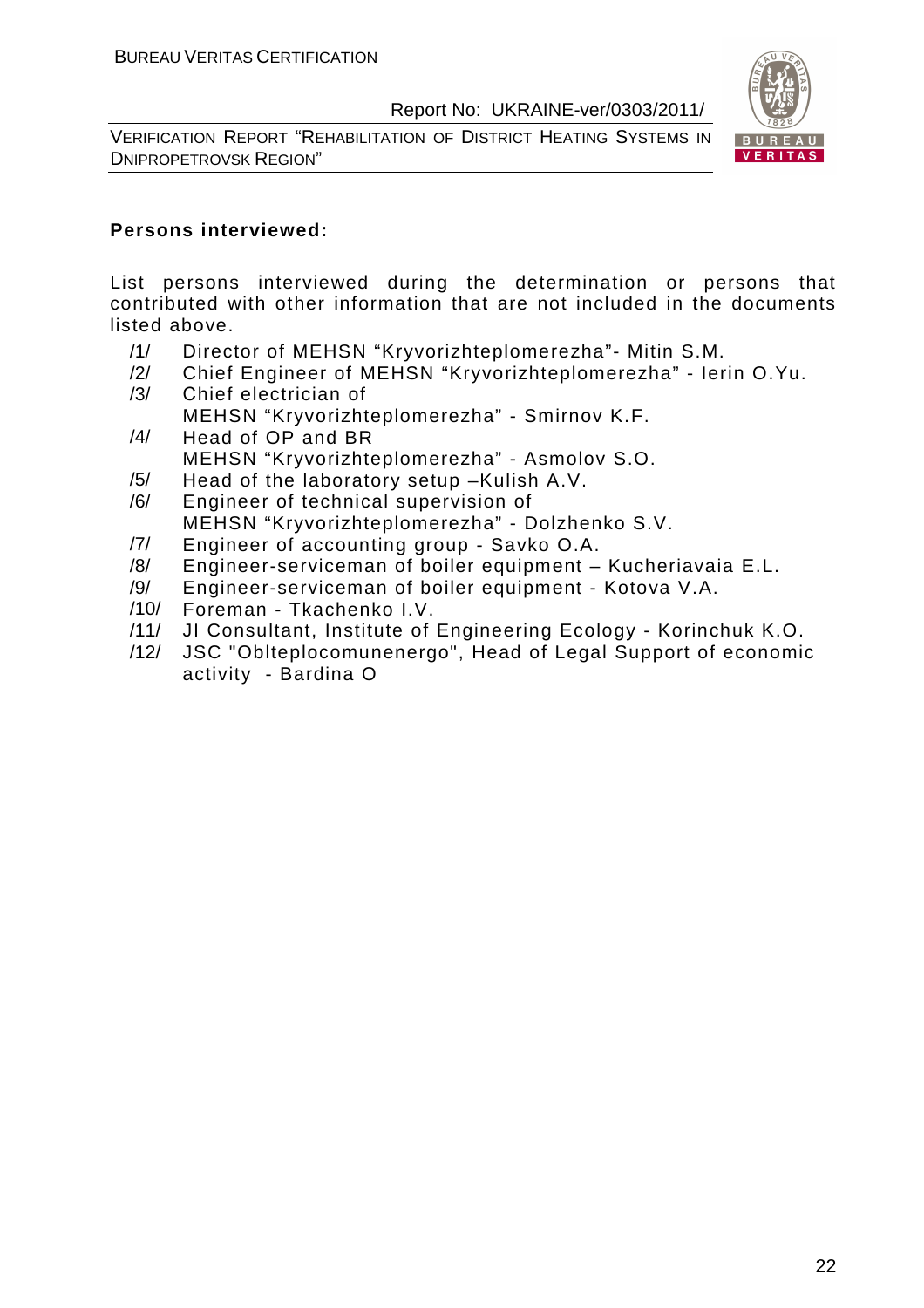VERIFICATION REPORT "REHABILITATION OF DISTRICT HEATING SYSTEMS IN DNIPROPETROVSK REGION"



# **БЮРО ВЕРІТАС СЕРТИФІКЕЙШН ХОЛДИНГ SAS**

#### **VERIFICATION PROTOCOL**

# **CHECK LIST FOR VERIFICATION, ACCORDING TO THE JOINT IMPLEMENTATION DETERMINATION AND VERIFICATION MANUAL (VERSION 01)**

| <b>DVM</b><br><b>Paragraph</b> | <b>Check Item</b>                                                                                                                                                                                                                                                                 | <b>Initial finding</b>                                                                                                                                                                                                                                                                                                                                                                                                                                                                                                                                                                                                                                                        | <b>Draft</b><br><b>Conclusion</b> | <b>Final</b><br><b>Conclusion</b> |
|--------------------------------|-----------------------------------------------------------------------------------------------------------------------------------------------------------------------------------------------------------------------------------------------------------------------------------|-------------------------------------------------------------------------------------------------------------------------------------------------------------------------------------------------------------------------------------------------------------------------------------------------------------------------------------------------------------------------------------------------------------------------------------------------------------------------------------------------------------------------------------------------------------------------------------------------------------------------------------------------------------------------------|-----------------------------------|-----------------------------------|
|                                | <b>Project approvals by Parties involved</b>                                                                                                                                                                                                                                      |                                                                                                                                                                                                                                                                                                                                                                                                                                                                                                                                                                                                                                                                               |                                   |                                   |
| 90                             | Has the DFPs of at least one Party<br>involved, other than the host Party,<br>issued a written project approval when<br>submitting the first verification report to<br>the secretariat for publication in<br>accordance with paragraph 38 of the JI<br>guidelines, at the latest? | The written approvals of the project from Switzerland<br>and Ukraine have been issued by the Designated focal<br>points of these parties in accordance<br>with the<br>paragraph 38 of the JI Guidelines.<br><b>CAR 01</b><br>The project title indicated in the MR does not<br>correspond to the one specified in the written project<br>approval. Please, make the appropriate corrections.                                                                                                                                                                                                                                                                                  | <b>CAR 01</b>                     | OK                                |
| 91                             | Are all the written project approvals by<br>Parties involved unconditional?                                                                                                                                                                                                       | All the written approvals are unconditional.                                                                                                                                                                                                                                                                                                                                                                                                                                                                                                                                                                                                                                  | <b>OK</b>                         | OK                                |
| <b>Project implementation</b>  |                                                                                                                                                                                                                                                                                   |                                                                                                                                                                                                                                                                                                                                                                                                                                                                                                                                                                                                                                                                               |                                   |                                   |
| 92                             | Has the project been implemented in<br>accordance with the PDD regarding<br>which the determination has been<br>deemed final and is so listed on the<br>UNFCCC JI website?                                                                                                        | According to the determined PDD the project<br>envisages installation of 382 new highly efficient<br>boilers, replacement of 333 boilers' burners, installation<br>of 74 heat utilizers, and reconstruction of over 393 km<br>of heat distributing networks. Implementation of boiler<br>houses and network rehabilitation during the monitoring<br>period was realized according to the project<br>implementation plan provided in the PDD.<br><b>CAR 02</b><br>The actual (stated in the MR) and estimated (stated in<br>the PDD) amount of ERUs differs significantly. Please,<br>add a comparison of the values to the MR and provide<br>justification of the difference. | <b>CAR 02</b>                     | OK                                |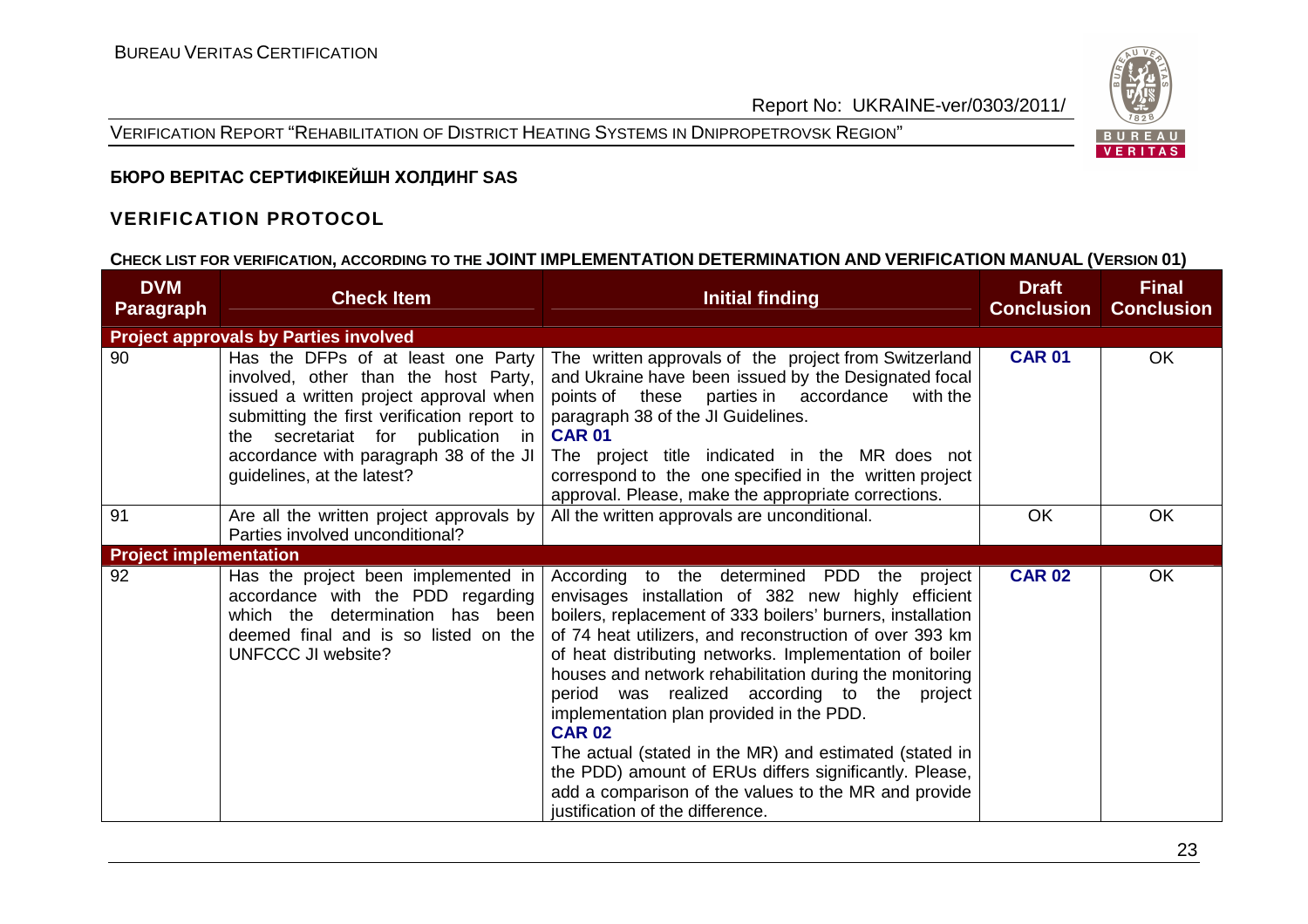



| <b>DVM</b><br><b>Paragraph</b> | <b>Check Item</b>                                                                                                                                                                                                                                                                                                       | <b>Initial finding</b>                                                                                                                                                                                                                                                                                                                                                                                                                                                                                   | <b>Draft</b><br><b>Conclusion</b> | <b>Final</b><br><b>Conclusion</b> |
|--------------------------------|-------------------------------------------------------------------------------------------------------------------------------------------------------------------------------------------------------------------------------------------------------------------------------------------------------------------------|----------------------------------------------------------------------------------------------------------------------------------------------------------------------------------------------------------------------------------------------------------------------------------------------------------------------------------------------------------------------------------------------------------------------------------------------------------------------------------------------------------|-----------------------------------|-----------------------------------|
| 93                             | What is the status of operation of the<br>project during the monitoring period?                                                                                                                                                                                                                                         | The installation of new highly efficient boilers,<br>replacement of boilers' burners, installation of heat<br>utilizers, and reconstruction of heat distributing<br>networks, etc., indicated in the Table 3 of MR, is<br>executed in accordance with PDD, version 04.                                                                                                                                                                                                                                   | <b>OK</b>                         | OK                                |
|                                | <b>Compliance with monitoring plan</b>                                                                                                                                                                                                                                                                                  |                                                                                                                                                                                                                                                                                                                                                                                                                                                                                                          |                                   |                                   |
| 94                             | Did the monitoring occur in accordance<br>with the monitoring plan included in the<br>PDD regarding which the determination<br>has been deemed final and is so listed<br>on the UNFCCC JI website?                                                                                                                      | Yes, the monitoring occurred in accordance with the<br>monitoring plan included in the PDD regarding which<br>the determination has been deemed final and is so<br>listed on the UNFCCC JI website.                                                                                                                                                                                                                                                                                                      | <b>OK</b>                         | OK                                |
| 95(a)                          | For calculating the emission reductions<br>or enhancements of net removals, were<br>key factors, influencing the baseline<br>emissions or net removals and the<br>activity level of the project and the<br>emissions or removals as well as risks<br>associated with the project taken into<br>account, as appropriate? | For<br>calculating<br>the<br>emission<br>reductions<br>or<br>enhancements of net removals, key factors, influencing<br>the baseline emissions or net removals and the activity<br>level of the project and the emissions or removals as<br>well as risks associated with the project were taken into<br>account.                                                                                                                                                                                         | <b>OK</b>                         | OK                                |
| 95(b)                          | Are data sources used for calculating<br>emission reductions or enhancements<br>of net removals clearly<br>identified,<br>reliable and transparent?                                                                                                                                                                     | Data sources used for calculating emission reductions<br>or enhancements of net removals are clearly identified,<br>reliable and transparent.<br><b>FAR 01</b><br>The duration of the heating period in Ukraine covers a<br>part of one calendar year and a part of the next year.<br>However, the monitoring period for the Project<br>coincides with the calendar year. Please, provide the<br>starting and final dates of heating period for each<br>monitoring period for each boiler-house and make | <b>FAR 01</b>                     | OK                                |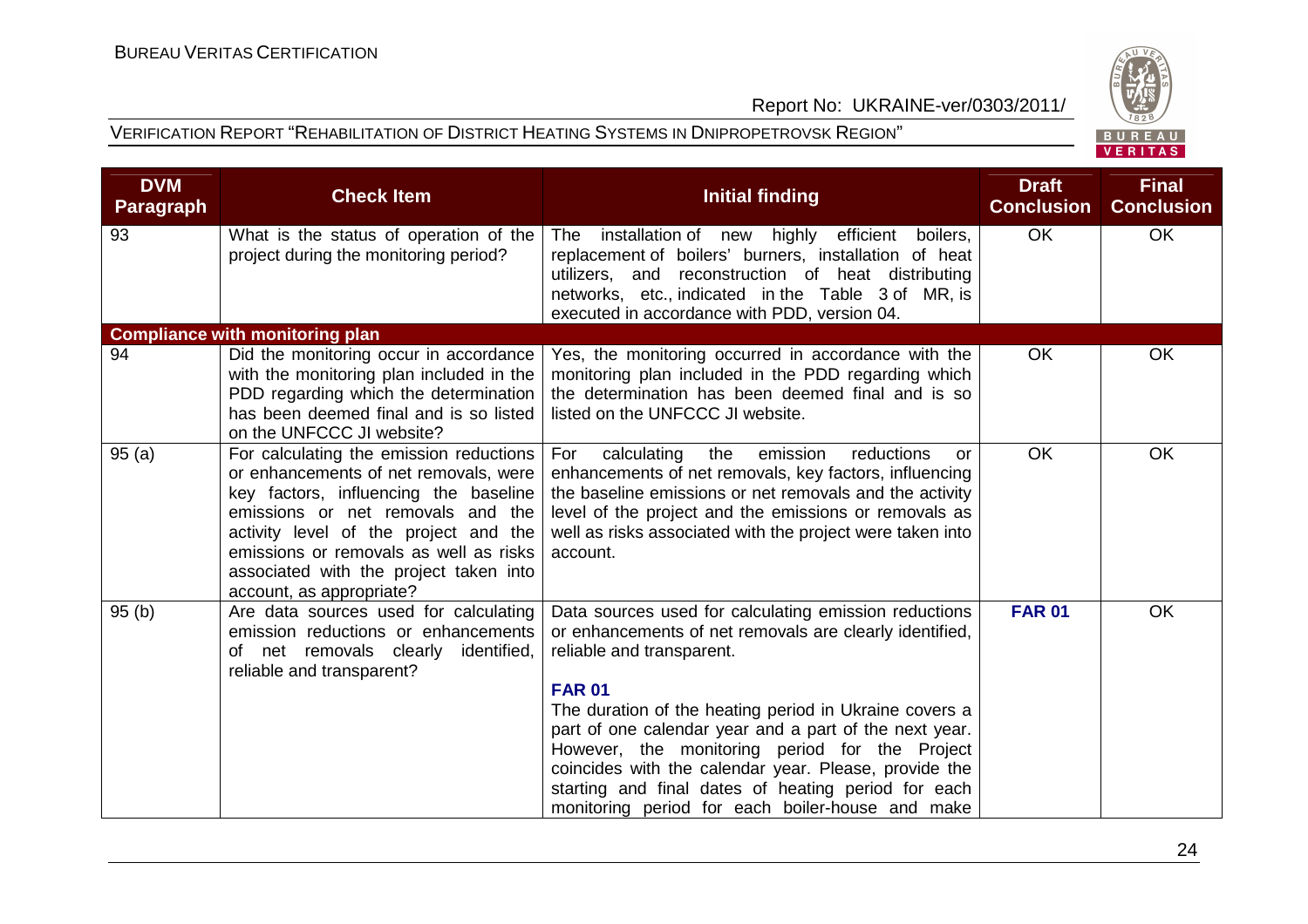



| <b>DVM</b><br><b>Paragraph</b> | <b>Check Item</b>                                                                                                                                                                                                                                                                                                                | <b>Initial finding</b>                                                                                                                                                                                                                                                                                                                                                   | <b>Draft</b><br><b>Conclusion</b> | <b>Final</b><br><b>Conclusion</b> |
|--------------------------------|----------------------------------------------------------------------------------------------------------------------------------------------------------------------------------------------------------------------------------------------------------------------------------------------------------------------------------|--------------------------------------------------------------------------------------------------------------------------------------------------------------------------------------------------------------------------------------------------------------------------------------------------------------------------------------------------------------------------|-----------------------------------|-----------------------------------|
|                                |                                                                                                                                                                                                                                                                                                                                  | corresponding corrections in the calculations.                                                                                                                                                                                                                                                                                                                           |                                   |                                   |
| 95(c)                          | Are emission factors, including default<br>emission factors, if used for calculating<br>the<br>emission<br>reductions<br>or<br>of<br>net<br>enhancements<br>removals,<br>carefully<br>balancing<br>selected<br>by<br>and reasonableness, and<br>accuracy<br>appropriately justified of the choice?                               | The emission factors, including default emission<br>factors, used for calculating the emission reductions or<br>enhancements of net removals, are selected by<br>carefully balancing accuracy and reasonableness, and<br>appropriately justified of the choice.                                                                                                          | <b>OK</b>                         | OK                                |
| 95(d)                          | Is the calculation of emission reductions<br>or enhancements of net removals based<br>on conservative assumptions and the<br>plausible scenarios<br>most<br>in.<br>- a<br>transparent manner?                                                                                                                                    | The calculation of emission reductions is based on<br>conservative assumptions and the most plausible<br>scenarios in a transparent manner.<br><b>CAR 03</b><br>There are references to the Annexes 1-14 in the<br>MR. However, only Annex 1 is included to<br>the<br>document. Please specify in MR that Annexes 2-14 are<br>issued as separate additional Excel files. | <b>CAR 03</b>                     | OK                                |
|                                | Applicable to JI SSC projects only                                                                                                                                                                                                                                                                                               |                                                                                                                                                                                                                                                                                                                                                                          |                                   |                                   |
| 96                             | Is the relevant threshold to be classified<br>as JI SSC project not exceeded during<br>the monitoring period on an annual<br>average basis?<br>If the threshold is exceeded, is the<br>maximum emission reduction level<br>estimated in the PDD for the JI SSC<br>project or the bundle for the monitoring<br>period determined? | N/A                                                                                                                                                                                                                                                                                                                                                                      | N/A                               | N/A                               |
|                                | Applicable to bundled JI SSC projects only                                                                                                                                                                                                                                                                                       |                                                                                                                                                                                                                                                                                                                                                                          |                                   |                                   |
| 97(a)                          | Has the composition of the bundle not<br>changed from that is stated in F-JI-<br><b>SSCBUNDLE?</b>                                                                                                                                                                                                                               | N/A                                                                                                                                                                                                                                                                                                                                                                      | N/A                               | N/A                               |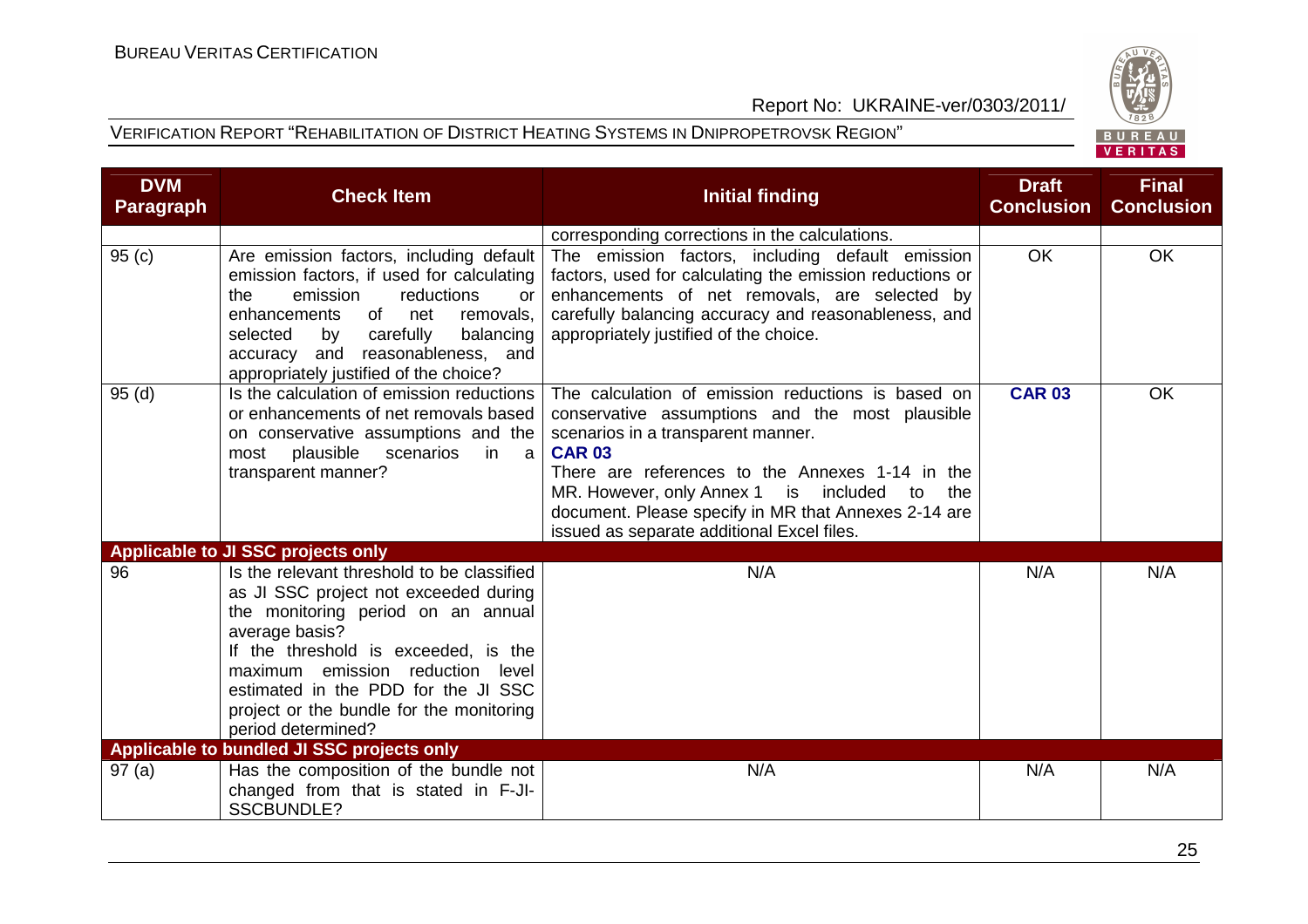



| <b>DVM</b><br><b>Paragraph</b> | <b>Check Item</b>                                                                                                                                                                                                                                                                                                                             | <b>Initial finding</b>                                                                                                                                                                                                   | <b>Draft</b><br><b>Conclusion</b> | <b>Final</b><br><b>Conclusion</b> |
|--------------------------------|-----------------------------------------------------------------------------------------------------------------------------------------------------------------------------------------------------------------------------------------------------------------------------------------------------------------------------------------------|--------------------------------------------------------------------------------------------------------------------------------------------------------------------------------------------------------------------------|-----------------------------------|-----------------------------------|
| 97(b)                          | If the determination was conducted on<br>the basis of an overall monitoring plan,<br>have the project participants submitted<br>a common monitoring report?                                                                                                                                                                                   | N/A                                                                                                                                                                                                                      | N/A                               | N/A                               |
| 98                             | If the monitoring is based on a<br>monitoring plan that provides for<br>overlapping monitoring periods, are the<br>monitoring periods per component of<br>the project clearly specified in the<br>monitoring report?<br>Do the monitoring periods not overlap<br>with those for which verifications were<br>already deemed final in the past? | N/A                                                                                                                                                                                                                      | N/A                               | N/A                               |
|                                | <b>Revision of monitoring plan</b>                                                                                                                                                                                                                                                                                                            |                                                                                                                                                                                                                          |                                   |                                   |
|                                | Applicable only if monitoring plan is revised by project participant                                                                                                                                                                                                                                                                          |                                                                                                                                                                                                                          |                                   |                                   |
| 99(a)                          | Did the project participants provide an<br>appropriate justification for the proposed<br>revision?                                                                                                                                                                                                                                            | N/A                                                                                                                                                                                                                      | N/A                               | N/A                               |
| 99(b)                          | Does the proposed revision improve the<br>accuracy and/or<br>applicability<br>of<br>information collected compared to the<br>original<br>monitoring<br>plan<br>without<br>changing conformity with the relevant<br>rules<br>and<br>regulations for<br>the<br>establishment of monitoring plans?                                               | N/A                                                                                                                                                                                                                      | N/A                               | N/A                               |
| <b>Data management</b>         |                                                                                                                                                                                                                                                                                                                                               |                                                                                                                                                                                                                          |                                   |                                   |
| 101(a)                         | Is the implementation of data collection<br>procedures in accordance with the<br>monitoring plan, including the quality<br>control<br>and<br>quality<br>assurance                                                                                                                                                                             | The implementation of data collection procedures are<br>in accordance with the monitoring plan included in the<br>determined PDD. The verification team confirms<br>effectiveness of existing management and operational | <b>CAR 04</b>                     | OK                                |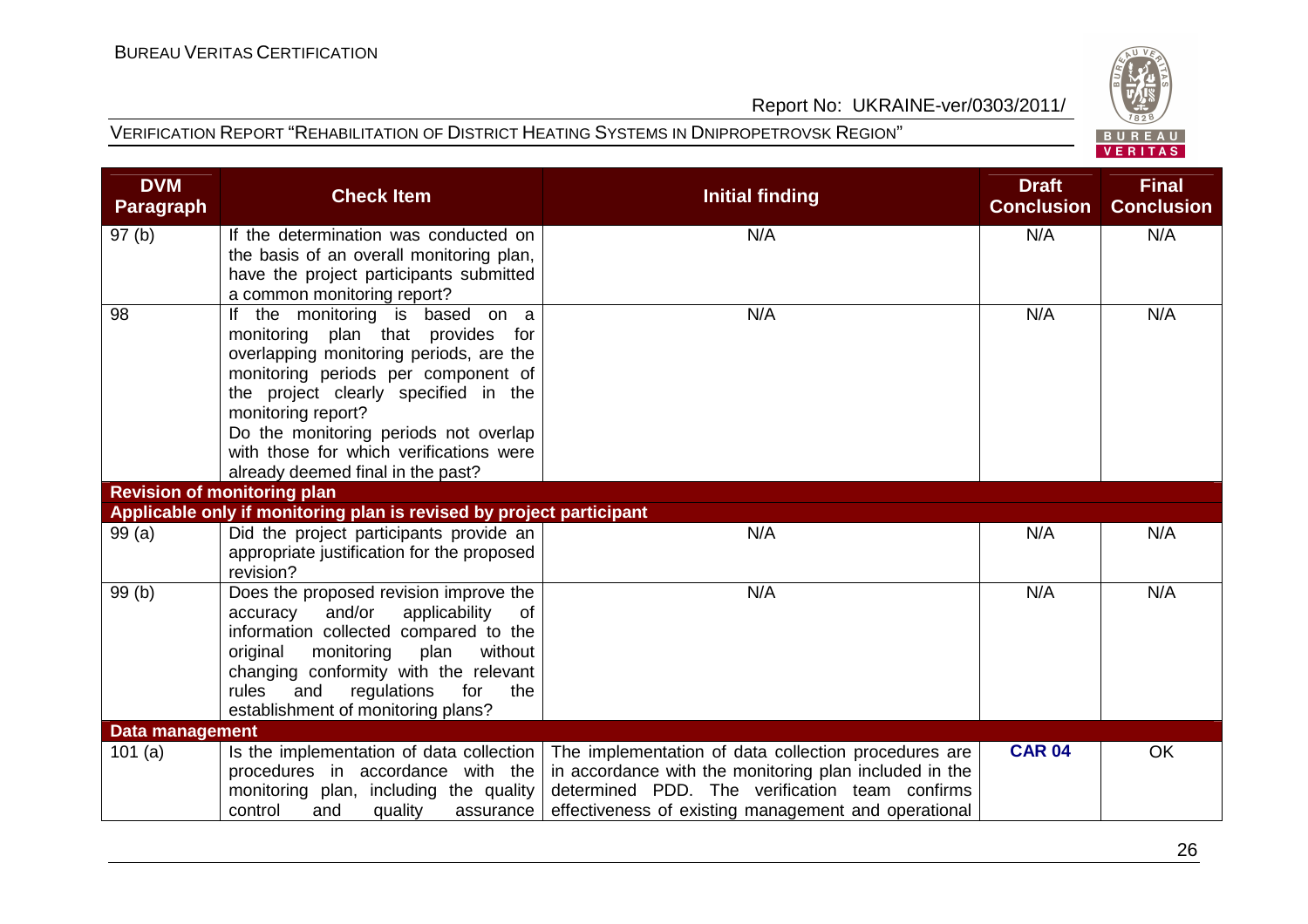



| <b>DVM</b><br><b>Paragraph</b> | <b>Check Item</b>                                                                                                 | <b>Initial finding</b>                                                                                                                                                                                                                                                                                                                                                                                                                                | <b>Draft</b><br><b>Conclusion</b> | <b>Final</b><br><b>Conclusion</b> |
|--------------------------------|-------------------------------------------------------------------------------------------------------------------|-------------------------------------------------------------------------------------------------------------------------------------------------------------------------------------------------------------------------------------------------------------------------------------------------------------------------------------------------------------------------------------------------------------------------------------------------------|-----------------------------------|-----------------------------------|
|                                | procedures?                                                                                                       | systems and found them eligible for reliable project<br>monitoring.<br><b>CAR 04</b><br>Please explain why it is specified in the section C.2. of<br>the MR that there were no third parties involved in<br>quality assurance and control measures, while in<br>section B.1.3. it is indicated that the periodic inspection<br>of measuring equipment is held by the third parties<br>involved. Please provide an explanation or make<br>corrections. |                                   |                                   |
| 101(b)                         | the function of<br>the<br>monitoring<br>ls.<br>equipment, including<br>calibration<br>its<br>status, is in order? | The functions of monitoring equipment, including its<br>calibration status, are in order.                                                                                                                                                                                                                                                                                                                                                             | <b>OK</b>                         | <b>OK</b>                         |
| $\overline{101}$ (c)           | Are the evidence and records used for<br>the monitoring maintained in a traceable<br>manner?                      | Yes, the evidence and records used for the monitoring<br>are maintained in a traceable manner.                                                                                                                                                                                                                                                                                                                                                        | <b>OK</b>                         | OK                                |
| $101$ (d)                      | Is the data collection and management<br>system for the project in accordance<br>with the monitoring plan?        | Yes, data collection and management system for the<br>project is in accordance with the monitoring plan<br><b>CL 01</b><br>Please provide an education/training schedule for the<br>monitoring period of personnel working with the project<br>equipment.                                                                                                                                                                                             | <b>CL 01</b>                      | <b>OK</b>                         |
|                                | Verification regarding programs of activities (additional elements for assessment)                                |                                                                                                                                                                                                                                                                                                                                                                                                                                                       |                                   |                                   |
| 102                            | Is any JPA that has not been added to<br>the JI PoA not verified?                                                 | N/A                                                                                                                                                                                                                                                                                                                                                                                                                                                   | N/A                               | N/A                               |
| 103                            | Is the verification based on<br>the<br>monitoring reports of all JPAs to be<br>verified?                          | N/A                                                                                                                                                                                                                                                                                                                                                                                                                                                   | N/A                               | N/A                               |
| 103                            | verification<br>the<br>the<br>ensure<br><b>Does</b><br>accuracy and conservativeness of the                       | N/A                                                                                                                                                                                                                                                                                                                                                                                                                                                   | N/A                               | N/A                               |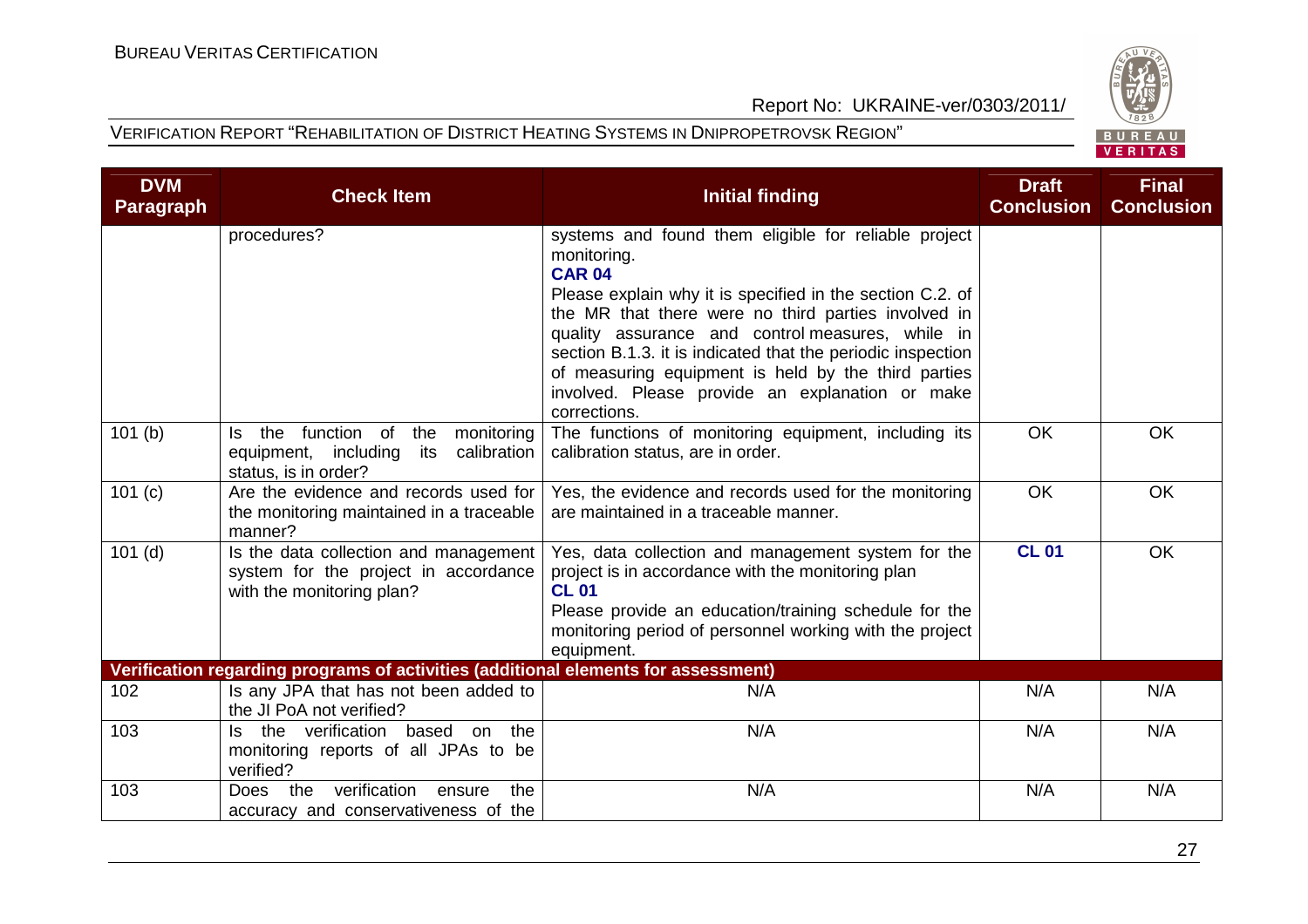



| <b>DVM</b><br><b>Paragraph</b> | <b>Check Item</b>                                                                                                                                                                                                                                                                                                                                                                                                                                                                                                                                                                                                                                                                                                                            | <b>Initial finding</b> | <b>Draft</b><br><b>Conclusion</b> | <b>Final</b><br><b>Conclusion</b> |
|--------------------------------|----------------------------------------------------------------------------------------------------------------------------------------------------------------------------------------------------------------------------------------------------------------------------------------------------------------------------------------------------------------------------------------------------------------------------------------------------------------------------------------------------------------------------------------------------------------------------------------------------------------------------------------------------------------------------------------------------------------------------------------------|------------------------|-----------------------------------|-----------------------------------|
|                                | emission reductions or enhancements<br>of removals generated by each JPA?                                                                                                                                                                                                                                                                                                                                                                                                                                                                                                                                                                                                                                                                    |                        |                                   |                                   |
| 104                            | Does the monitoring period not overlap<br>with previous monitoring periods?                                                                                                                                                                                                                                                                                                                                                                                                                                                                                                                                                                                                                                                                  | N/A                    | N/A                               | N/A                               |
| 105                            | If the AIE learns of an erroneously<br>included JPA, has the AIE informed the<br>JISC of its findings in writing?                                                                                                                                                                                                                                                                                                                                                                                                                                                                                                                                                                                                                            | N/A                    | N/A                               | N/A                               |
|                                | Applicable to sample-based approach only                                                                                                                                                                                                                                                                                                                                                                                                                                                                                                                                                                                                                                                                                                     |                        |                                   |                                   |
| 106                            | Does the sampling plan prepared by the<br>AIE:<br>(a) Describe its sample selection, taking<br>into<br>account that:<br>(i) For each verification that uses a<br>sample-based approach, the sample<br>shall<br>be<br>selection<br>sufficiently<br>representative of the JPAs in the JI<br>PoA such extrapolation to all JPAs<br>identified for that verification is<br>reasonable, taking<br>into account<br>differences among the characteristics<br>of JPAs, such as:<br>- The types of JPAs;<br>- The complexity of the applicable<br>technologies and/or measures used;<br>- The geographical location of each<br>JPA:<br>- The amounts of expected emission<br>reductions of the JPAs being verified;<br>- The number of JPAs for which | N/A                    | N/A                               | N/A                               |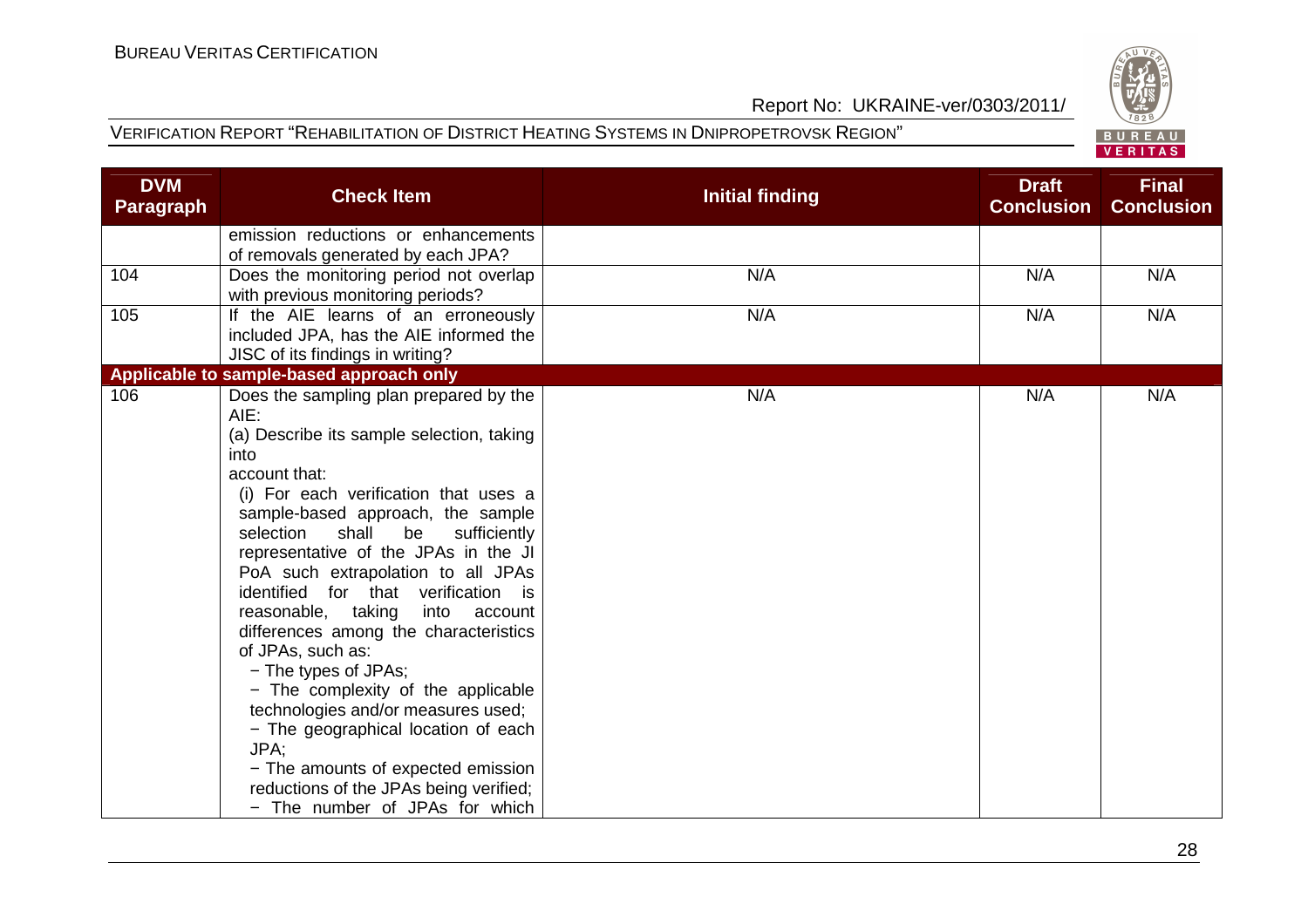

|  |  | FRIT |  |  |  |
|--|--|------|--|--|--|

| <b>DVM</b><br><b>Paragraph</b> | <b>Check Item</b>                                                                                                                                                                                                                                                                                                                                                                        | <b>Initial finding</b> | <b>Draft</b><br><b>Conclusion</b> | <b>Final</b><br><b>Conclusion</b> |
|--------------------------------|------------------------------------------------------------------------------------------------------------------------------------------------------------------------------------------------------------------------------------------------------------------------------------------------------------------------------------------------------------------------------------------|------------------------|-----------------------------------|-----------------------------------|
|                                | emission<br>reductions<br>being<br>are<br>verified;<br>- The length of monitoring periods of<br>the JPAs being verified; and<br>- The samples selected for prior<br>verifications, if any?                                                                                                                                                                                               |                        |                                   |                                   |
| 107                            | the sampling plan ready<br>ls.<br>for<br>publication through the secretariat along<br>with the verification report<br>and<br>supporting documentation?                                                                                                                                                                                                                                   | N/A                    | N/A                               | N/A                               |
| 108                            | Has the AIE made site inspections of at<br>least the square root of the number of<br>total JPAs, rounded to the upper whole<br>number? If the AIE makes no site<br>inspections or fewer site inspections<br>than the square root of the number of<br>total JPAs, rounded to the upper whole<br>number, then does the AIE provide a<br>reasonable<br>explanation<br>and<br>justification? | N/A                    | N/A                               | N/A                               |
| 109                            | Is the sampling plan available for<br>submission to the secretariat for the<br>JISC.s ex ante assessment? (Optional)                                                                                                                                                                                                                                                                     | N/A                    | N/A                               | N/A                               |
| 110                            | If the AIE learns of a fraudulently<br>included JPA, a fraudulently monitored<br>JPA or an inflated number of emission<br>reductions claimed in a JI PoA, has the<br>AIE informed the JISC of the fraud in<br>writing?                                                                                                                                                                   | N/A                    | N/A                               | N/A                               |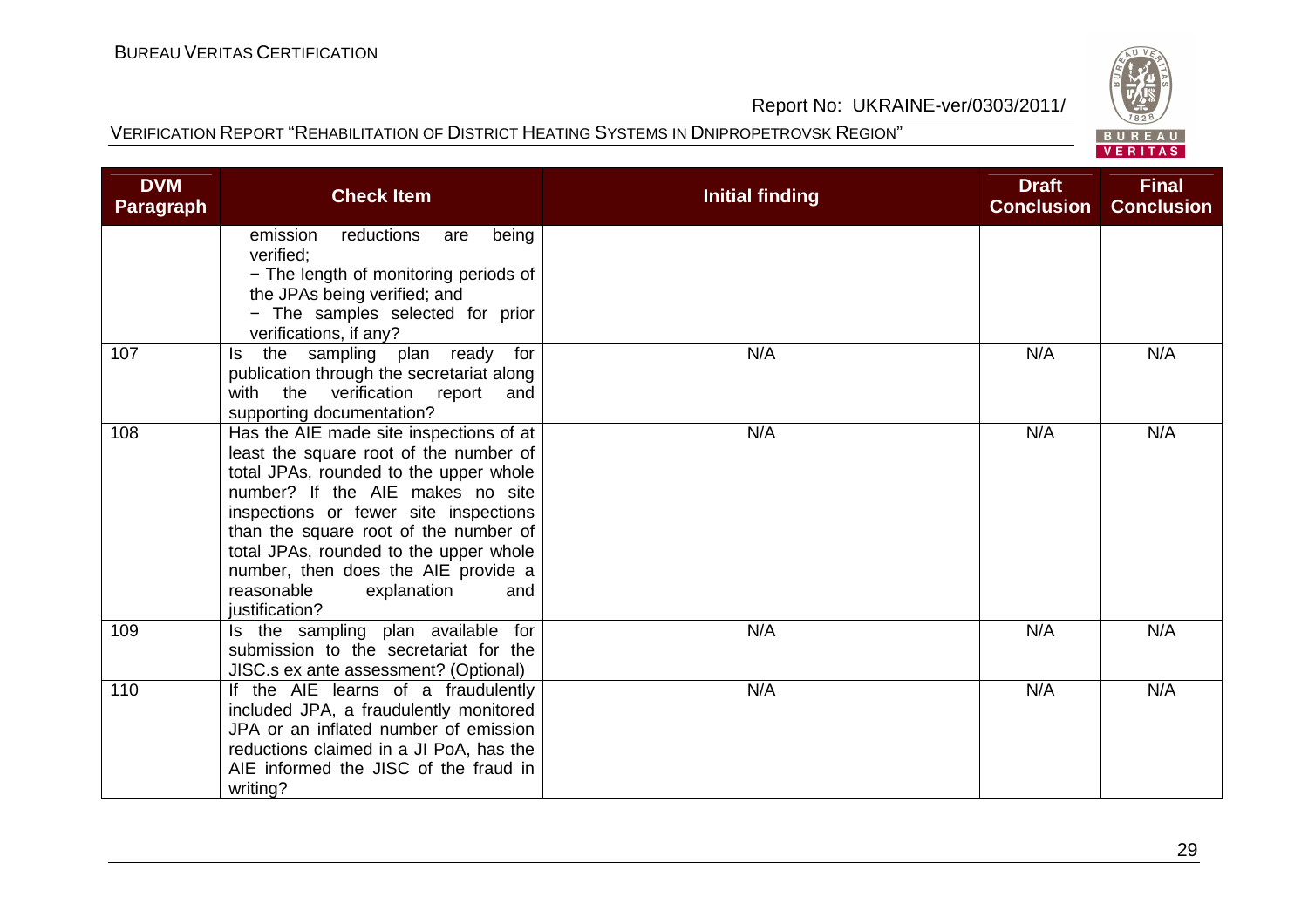#### VERIFICATION REPORT "REHABILITATION OF DISTRICT HEATING SYSTEMS IN DNIPROPETROVSK REGION"



#### **Table 2 Resolution of Corrective Action and Clarification Requests**

| Draft report clarifications and corrective<br>action requests by validation team                                                                                                                                                                                                                                                                                                                 | Ref. to<br>checklist<br>question in<br>table 1 | Summary of project participant<br>response                                                                                                          | <b>Verification team conclusion</b>                                                                   |
|--------------------------------------------------------------------------------------------------------------------------------------------------------------------------------------------------------------------------------------------------------------------------------------------------------------------------------------------------------------------------------------------------|------------------------------------------------|-----------------------------------------------------------------------------------------------------------------------------------------------------|-------------------------------------------------------------------------------------------------------|
| <b>CAR 01.</b><br>The project title indicated in the MR does not<br>correspond to<br>the<br>one specified in<br>the<br>written project<br>approval. Please, make<br>the<br>appropriate corrections.                                                                                                                                                                                              | 90                                             | As of the date of 22/08/11 the title of I<br>the project given in MR corresponds<br>to that indicated in the Letters of<br>approval of the project. | The clarification and subsequent<br>corrections<br>found<br>were<br>appropriate. The issue is closed. |
| <b>CAR 02</b><br>The actual (stated in the MR) and estimated<br>(stated in the PDD) amount of ERUs differs<br>significantly. Please, add a comparison of the<br>values to the MR and provide justification of the<br>difference.                                                                                                                                                                 | 92                                             | The corresponding information is<br>added to the MRs version 02.                                                                                    | The issue is closed based on due<br>corrections made.                                                 |
| <b>CAR 03</b><br>There are references to the Annexes 1-14 in the<br>MR. However, only Annex 1 is included to the<br>document. Please specify in MR that Annexes 2-<br>14 are issued as separate additional Excel files.                                                                                                                                                                          | 95(d)                                          | It is added in the MRs version 02.                                                                                                                  | The issue is closed based on due<br>corrections made in the MR.                                       |
| <b>CAR 04</b><br>Please explain why it is specified in the section<br>C.2. of the MR that there were no third parties<br>involved<br>in<br>quality<br>assurance<br>and<br>control measures, while in section B.1.3. it is<br>indicated that the periodic inspection<br>of<br>measuring equipment is held by the third parties<br>involved. Please provide an explanation or make<br>corrections. | 101(a)                                         | The corresponding information is<br>added in the MRs version 02.                                                                                    | The issue is closed based on due<br>corrections made in the MR.                                       |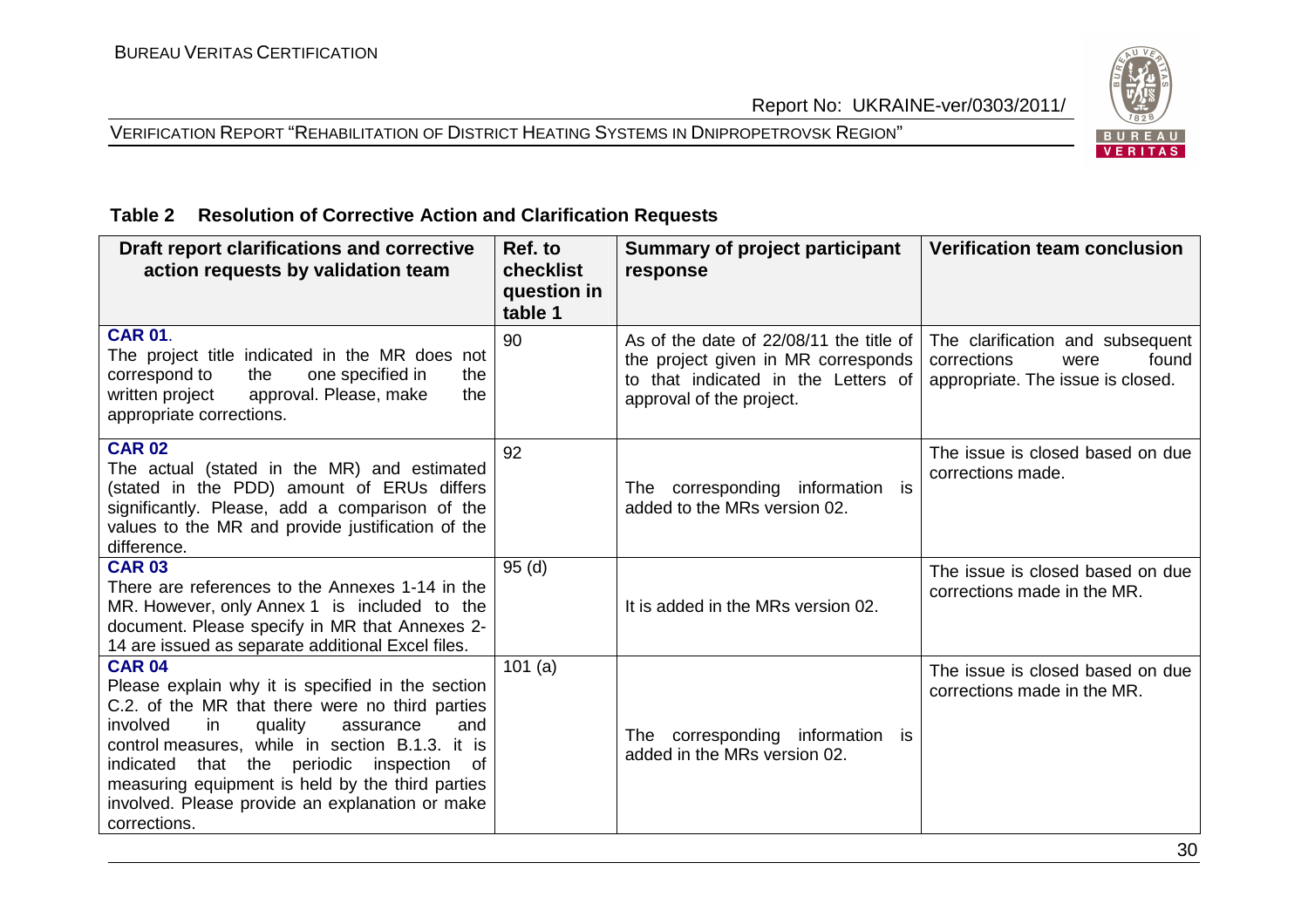

| <b>FAR 01</b><br>The duration of the heating period in Ukraine<br>covers a part of one calendar year and a part of<br>the next year. However, the monitoring period for<br>the Project coincides with the calendar year.<br>Please, provide the starting and final dates of<br>heating period for each monitoring period for each<br>boiler-house and make corresponding corrections<br>in the calculations. | 95(b)     | In FAR the heating season is<br>mentioned, which usually lasts from<br>October to April of the next year.<br>In the project purposely the term<br>"heating period" is used, which covers<br>the operational time of a boiler-house<br>for heating during one calendar year,<br>i.e. the heating period consists of<br>parts of the two heating seasons,<br>namely from January 1 till the end of<br>a heating season and from the date<br>of the beginning of a heating season<br>till December 31 of a reported year.<br>The heating period is determined for<br>each boiler-house and is referred in<br>MRs.<br>Dates of the beginning and end of<br>heating seasons are not the<br>monitoring parameters (just heating<br>period duration is the parameter), so<br>these dates are not specified in the<br>MRs.<br>The information about heating period<br>duration, including dates of the<br>beginning and end of<br>heating<br>seasons for each monitoring period<br>for enterprises mentioned in MRs,<br>may be provided as additional<br>information. | The issue will be checked during<br>the next periodic verification. |
|--------------------------------------------------------------------------------------------------------------------------------------------------------------------------------------------------------------------------------------------------------------------------------------------------------------------------------------------------------------------------------------------------------------|-----------|---------------------------------------------------------------------------------------------------------------------------------------------------------------------------------------------------------------------------------------------------------------------------------------------------------------------------------------------------------------------------------------------------------------------------------------------------------------------------------------------------------------------------------------------------------------------------------------------------------------------------------------------------------------------------------------------------------------------------------------------------------------------------------------------------------------------------------------------------------------------------------------------------------------------------------------------------------------------------------------------------------------------------------------------------------------|---------------------------------------------------------------------|
| <b>CL 01</b><br>Please provide an education/training schedule for<br>the monitoring period of personnel working with                                                                                                                                                                                                                                                                                         | $101$ (d) | that   The<br><b>District</b><br>heating<br>enterprises<br>implement<br>the<br>provide<br>project<br>personnel retraining according to the                                                                                                                                                                                                                                                                                                                                                                                                                                                                                                                                                                                                                                                                                                                                                                                                                                                                                                                    | found<br>response<br>was<br>appropriate. The issue is closed.       |